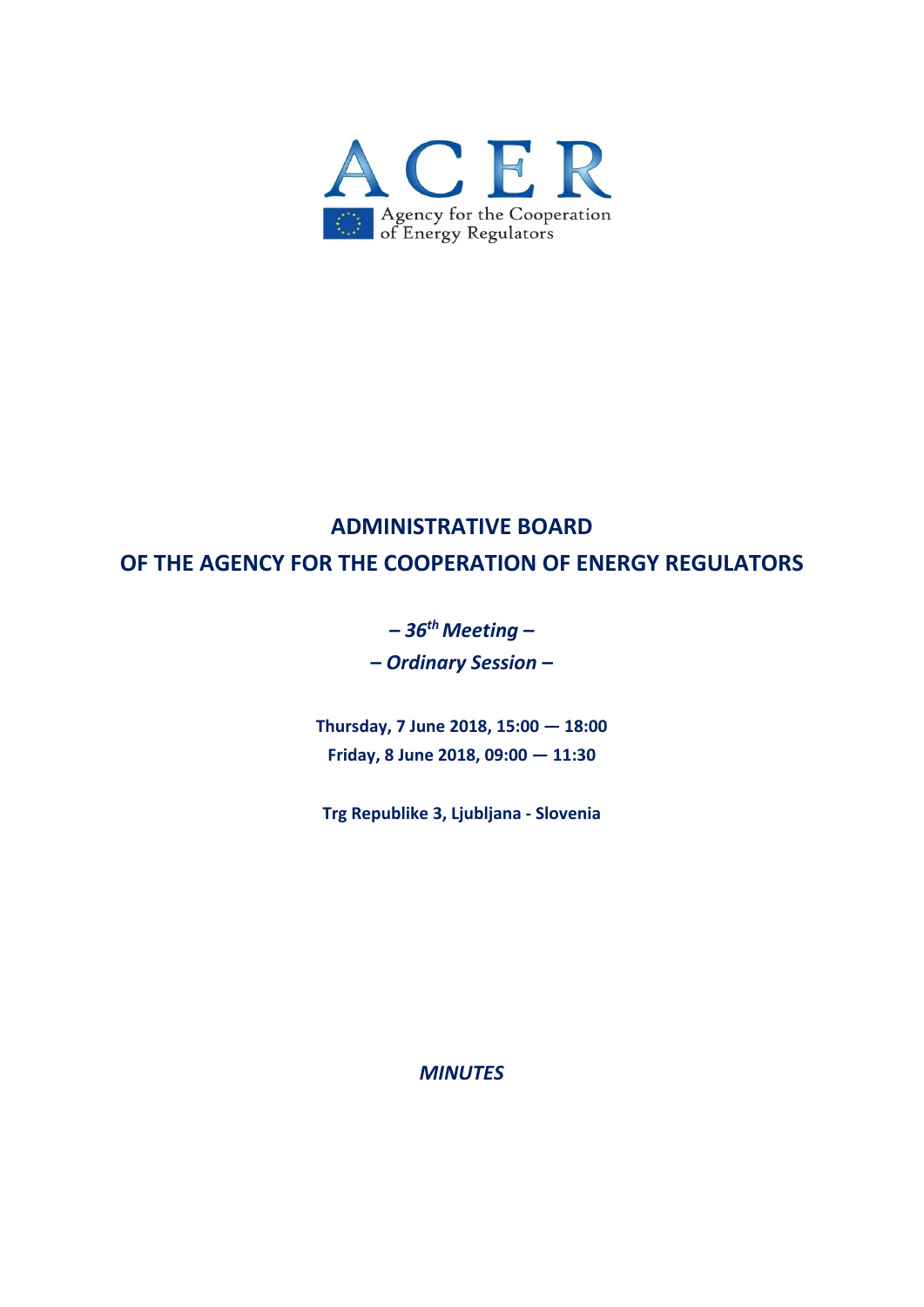

# **I. LIST OF ATTENDEES**

The following Members and Alternates of the Administrative Board were present at the meeting:

| Dr Romana JORDAN,   | Chair       | Ms Edit HERCZOG,                             | Member    |
|---------------------|-------------|----------------------------------------------|-----------|
| Dr Jochen PENKER,   | Vice-Chairr | Ms Britta THOMSEN,<br>(without voting right) | Alternate |
| Mr Martin HANSEN,   | Member      | Mr Jurijs SPIRIDONOVS,                       | Member    |
| Mr Ľubomír KUCHTA,  | Alternate   | Mr Pal KOVACS,                               | Alternate |
| with voting rights  |             | with voting rights                           |           |
| Mr Pawel PIKUS,     | Alternate   | Ms Agnieszka KAZMIERCZAK,                    | Member    |
|                     |             | and proxy of Mr Dominique RISTORI            |           |
| Mr Georgios SHAMMAS | Alternate   |                                              |           |

Mr Alberto POTOTSCHNIG (*Director*) and Mr Garret BLANEY (*Chair of the Board of Regulators*) were present at the meeting, acting as observers.

Ms Marie‐Christine JALABERT, acting as adviser, was present at the meeting.

Ms Olga BORISSOVA (*Head of Administration*), acting as adviser, was present for the discussion of Items 6 to 13.1 and 19 to 20 of the Agenda.

The secretariat was provided by the Agency.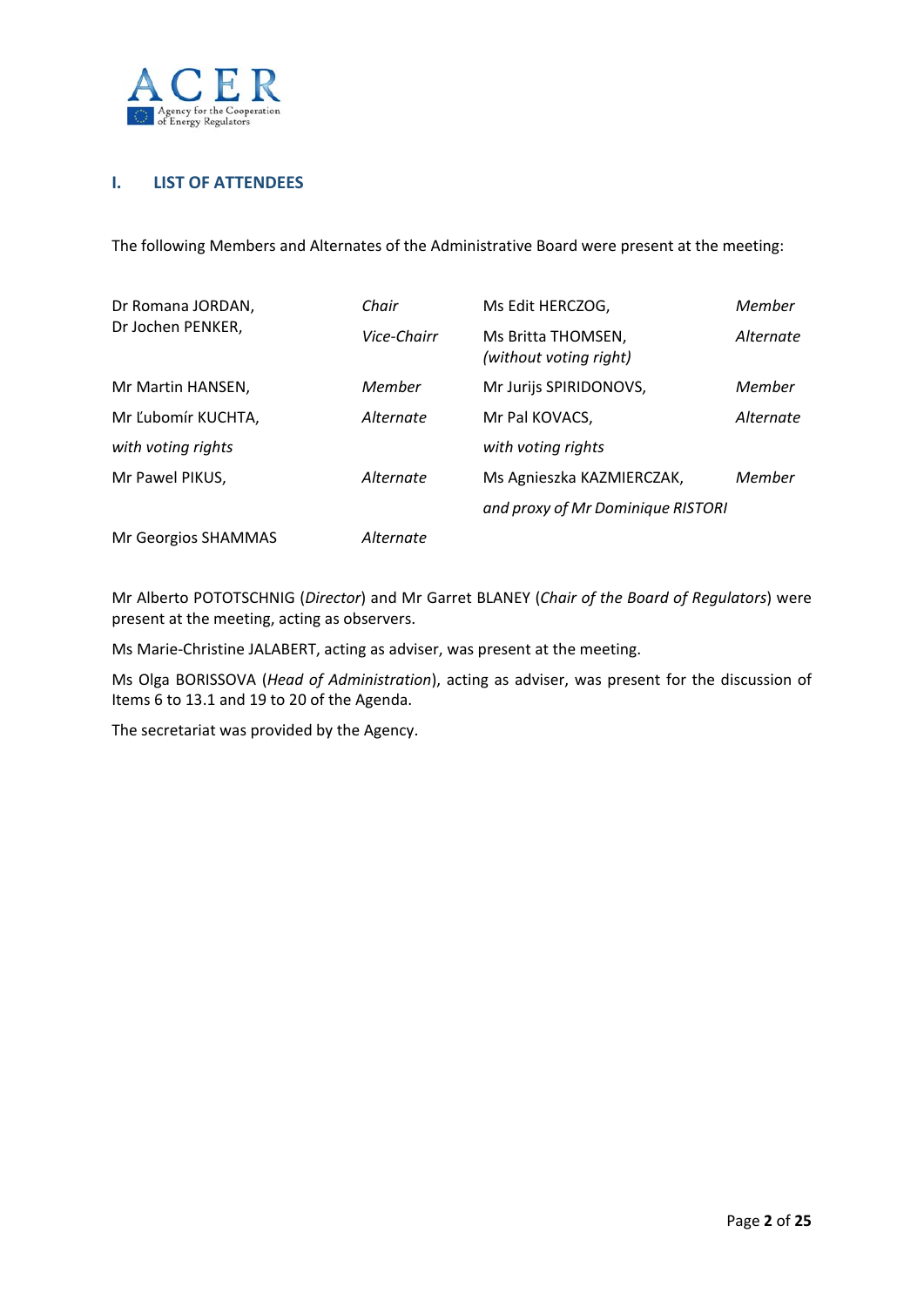

## **II. SUMMARY OF CONCLUSIONS OF THE 36th MEETING OF THE ADMINISTRATIVE BOARD**

At the 36<sup>th</sup> meeting, the Administrative Board:

- (1) decided, by unanimity, to revise Decision No 1/2010 of 22 March 2010 of the Administrative Board of the Agency on the participation of Alternates and the attribution of voting rights. The Administrative Board instructed the legal services of the Agency to submit a draft at the following meeting of the Administrative Board;
- (2) Adopted, by unanimity, Decision No 5/2018 establishing measures to support the staff of the Agency with regard to kindergarten and school fees;
- (3) Adopted, by unanimity, Decision No 6/2018 on the 'Guide to missions and authorised travel accompanying the Commission Decision on the general provisions for implementing Articles 11, 12 and 13 of Annex VII to the Staff Regulations of Officials(mission expenses) and on authorised travel';
- (4) Adopted, by unanimity, Decision No 7/2018 laying down implementing rules on temporary occupation of management posts;
- (5) Adopted, by unanimity, Decision No 8/2018 on the Framework for Learning and Development;
- (6) Adopted, by unanimity, Decision No 9/2018 establishing the Guidelines on Whistleblowing and repealing Decision No 14/2014 of 18 December 2014;
- (7) Approved, by unanimity, the Guidelines setting principles for an Agency Communication Strategy and invited the Agency to develop the Communication Strategy according to the recommendations provided;
- (8) Adopted, by unanimity, the Consolidated Annual Activity Report of the Agency for the Cooperation of Energy Regulators for the year 2017;
- (9) adopted Opinion No 1/2018 on the final accounts of the Agency for the financial year 2017;
- (10) invited the Director to provide an assessment of the possible solutions to face the lack of financial resources in the attempt to establish a disaster recovery system for REMIT;
- (11) invited the European Commission and the Agency to explore the practices of other European Agencies with regard to the funding of the Boards of Appeal;
- (12) invited the Board of Appeal to provide a more detailed assessments of the resources that it considers necessary to operate at optimal level;
- (13) took note of the efforts of the Agency to implement the recommendation of the IAS and invited the Director to report along the year about the implementation of the action plan.
- (14) recognised the need for additional office space and endorsed the rental of additional office space as proposed by the Director.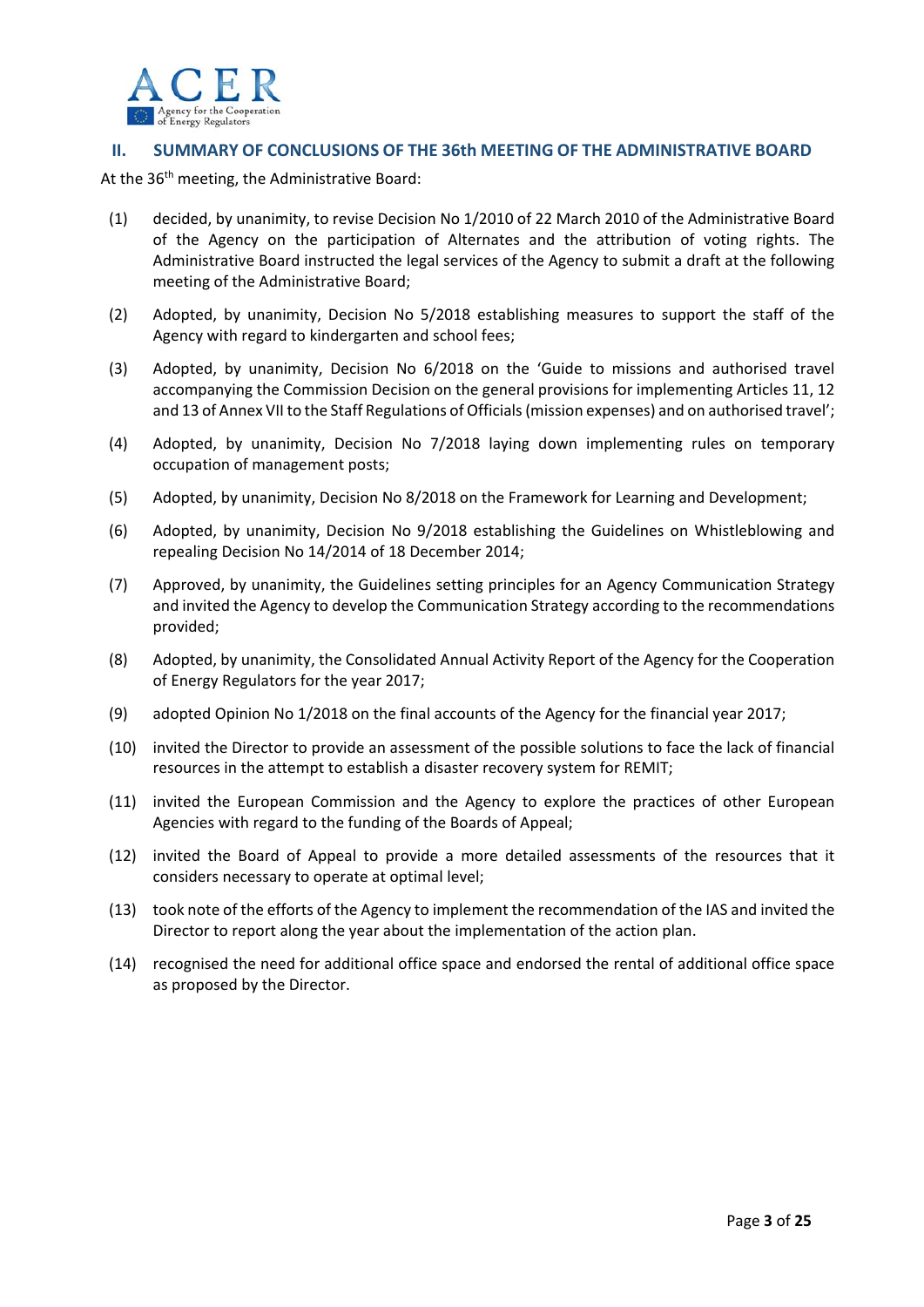

#### **III. MINUTES**

#### **SESSION I**

## *SECTION I – OPENING*

The 36th meeting of the Administrative Board of the Agency for the Cooperation of Energy Regulators was convened in ordinary session on 7 and 8 June 2018. The first session started on 7 June at 15 hours. The second session started on 8 June at 9 hours.

The Chair invited the present Members and Alternates of the Administrative Board to declare any actual or potential interest that could be considered prejudicial to their independence with respect to the items on the agenda. No relevant interest was declared.

# **(1)** *Approval of the Agenda*

The Agenda of the 36<sup>th</sup> meeting of the Administrative Board was approved as follows:

|                                    | <b>Agenda Topics</b>                                                                                                                       |                                | <b>Documents</b>                                   | <b>Rapporteur</b>                          |
|------------------------------------|--------------------------------------------------------------------------------------------------------------------------------------------|--------------------------------|----------------------------------------------------|--------------------------------------------|
| $SESSION I - 7 June$               |                                                                                                                                            |                                |                                                    |                                            |
| <b>Opening</b>                     |                                                                                                                                            |                                |                                                    | 15:00                                      |
| (1)                                | Approval of the Agenda and Declaration of Interest                                                                                         | Doc. 1<br>Doc. 1.1             | for approval<br>for information                    | <b>AB Chair</b>                            |
| (2)                                | Minutes of the 34 <sup>th</sup> AB Meeting                                                                                                 | Doc. 2<br>Doc. 2.1             | for approval<br>for information                    | <b>AB Chair</b>                            |
|                                    | <b>Items for Information</b>                                                                                                               |                                |                                                    | 15:10                                      |
| (3)                                | Reporting on participation of Alternates and the<br>attribution of voting rights.                                                          | Doc. 3                         | for information                                    | AB Secretariat                             |
|                                    | <b>Items for Reporting</b>                                                                                                                 |                                |                                                    | 15:20                                      |
| (4)                                | Report on Decisions by delegation                                                                                                          | Doc. 4                         | oral update                                        | <b>AB Chair</b>                            |
| (5)                                | Agency's<br>developments,<br>budget<br>Report<br>on<br>implementation, and on the activities of the Board of<br>Regulators, Audit Results. |                                | oral update                                        | <b>Agency Director</b><br><b>BoR Chair</b> |
| (6)                                | Report on the European School                                                                                                              |                                | oral update                                        | <b>Agency Director</b>                     |
| <b>Items for adoption</b><br>16:30 |                                                                                                                                            |                                |                                                    |                                            |
| (7)                                | Staff Social Measure – Amendment to Decision AB No<br>10/2014 on support for Kindergarten and School fees                                  | Doc. 5<br>Doc. 5.1<br>Doc. 5.2 | for adoption<br>for information<br>for information | <b>Agency Director</b>                     |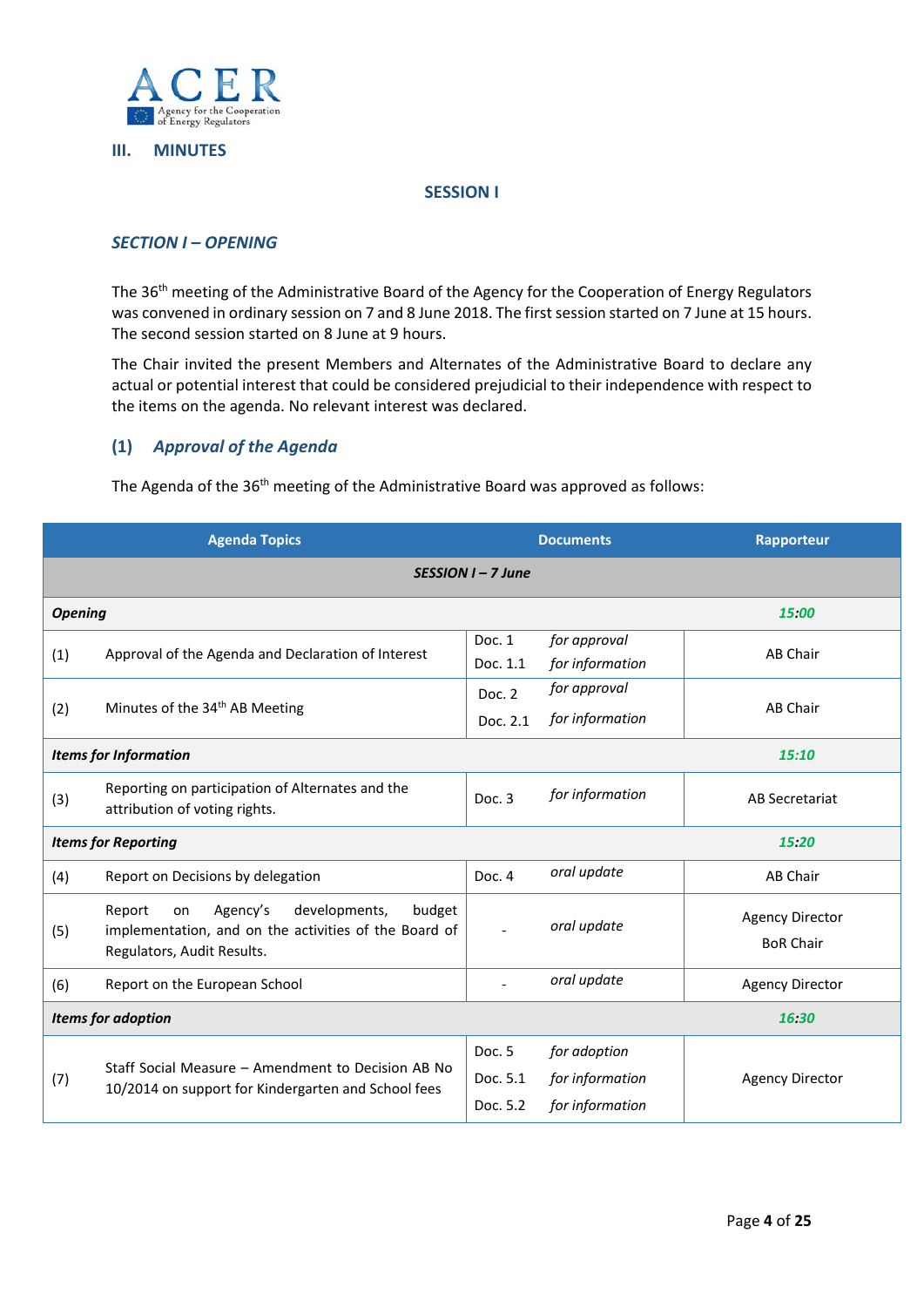

| (8)        | Staff Regulations Implementing Rules - Adoption by<br>Analogy - Commission Decision C(2017) 5323 - Mission<br>Guide | Doc. 6<br>Doc. 6.1                             | for adoption<br>for information                                    | <b>Agency Director</b> |
|------------|---------------------------------------------------------------------------------------------------------------------|------------------------------------------------|--------------------------------------------------------------------|------------------------|
| (9)        | Staff Regulations Implementing Rules - Model Decision<br>- Temporary Occupation of Management Posts                 | Doc. 7<br>Doc. 7.1                             | for adoption<br>for information                                    | <b>Agency Director</b> |
| (10)       | Staff Regulations Implementing Rules - Model Decision<br>- Framework for Learning and Development                   | Doc. 8<br>Doc. 8.1                             | for adoption<br>for information                                    | <b>Agency Director</b> |
| (11)       | Staff Regulations Implementing Rules - Model Decision<br>- Whistleblowing                                           | Doc. 9<br>Doc. 9.1<br>Doc. 9.2                 | for adoption<br>for information<br>for information                 | <b>Agency Director</b> |
| (12)       | Communication Strategy of the Agency                                                                                | Doc. 10                                        | for adoption                                                       | <b>Agency Director</b> |
| (13)       | Agency's Annual Activity Report                                                                                     | Doc. 11<br>Doc. 11.1                           | for adoption<br>for information                                    | <b>Agency Director</b> |
| (13.1)     | Opinion on the Final Accounts of the Agency for the<br>financial year 2017                                          | Doc. 15<br>Doc. 15.1<br>Doc. 15.2<br>Doc. 15.3 | for adoption<br>for adoption<br>for information<br>for information | <b>Agency Director</b> |
|            | <b>Items for discussion</b>                                                                                         |                                                |                                                                    | 17:00                  |
| (14)       | Format and level of details of the minutes of the<br>meetings of the Administrative Board.                          |                                                | for discussion                                                     | AB Chair               |
| (15)       | Board of Appeal - technical and financial support                                                                   | Doc. 12<br>Doc. 12.1                           | oral update                                                        | <b>Agency Director</b> |
| <b>AOB</b> |                                                                                                                     |                                                |                                                                    | 17:50                  |
|            | <b>End of Meeting</b>                                                                                               |                                                |                                                                    | 18:00                  |

| <b>SESSION II - 8 June</b>           |                                                                                                                                     |  |                 |                                            |
|--------------------------------------|-------------------------------------------------------------------------------------------------------------------------------------|--|-----------------|--------------------------------------------|
|                                      | <b>Items for Reporting</b>                                                                                                          |  |                 | 09:00                                      |
| (16)                                 | Report on the Declaration of Interest of AB Members and<br>Alternates, BoR Members and Alternates and the<br>Director of the Agency |  | oral update     | AB Chair                                   |
| <b>Items for Discussion</b><br>09:10 |                                                                                                                                     |  |                 |                                            |
| (17)                                 | Board of Appeal – technical and financial support –<br>Intervention of Mr Piebalgs, BoA Chair                                       |  | for information | <b>Agency Director</b><br><b>BoA Chair</b> |
| (18)                                 | Developments on the appointment of the Director                                                                                     |  | oral update     | AB Chair                                   |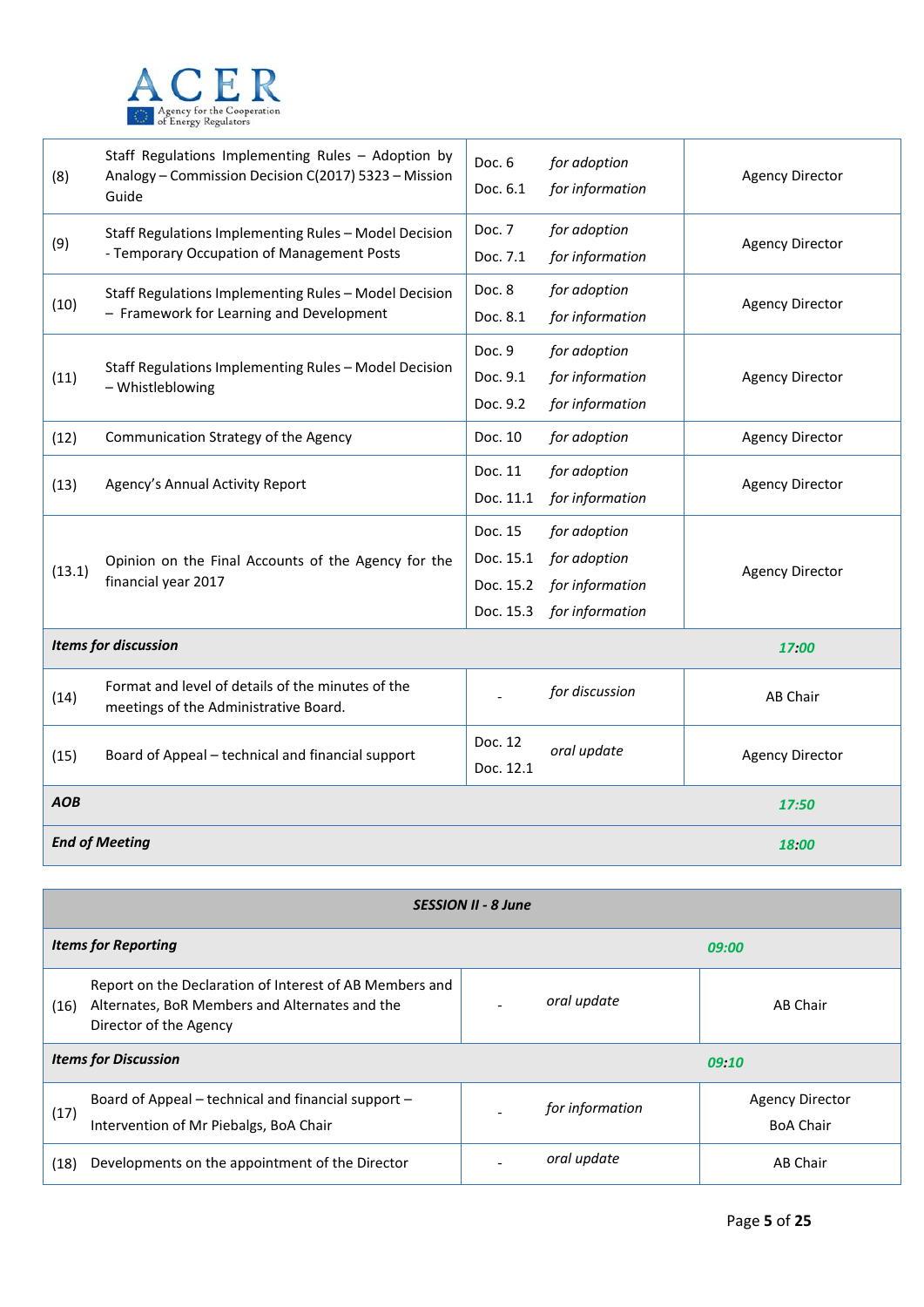

| <b>Items for Information</b>                               |                                         | 11:00                  |  |
|------------------------------------------------------------|-----------------------------------------|------------------------|--|
| IAS HR report – Report on Action Plan<br>(19)              | Doc. 13<br>for information<br>Doc. 13.1 | <b>Agency Director</b> |  |
| Renting of additional office space in the building<br>(20) | for endorsement<br>Doc. 14              | <b>Agency Director</b> |  |
| <b>End of Meeting</b><br>11:30                             |                                         |                        |  |

# **(2)** *Approval of the Minutes of the 34th Meeting of the Administrative Board*

The Chair went through the conclusions of the 34<sup>th</sup> Meeting of the Administrative Board, confirming the achievement of the outstanding actions.

With regards to the minutes of the 34<sup>th</sup> Meeting, the Chair reported that, by the closing date for comments of 13 March 2018, the Agency received textual comments from a European Commission‐ appointed Member (Ms Kazmierczak). The comments were included in the final version of the minutes submitted to the Administrative Board for approval.

*Conclusion*: The minutes of the 34th Meeting of the Administrative Board was approved by unanimity.

## *SECTION II ‐ INFORMATION*

# **(3)** *Reporting on the participation of Alternates and the attribution of voting rights*

Upon invitation of the Chair of the Administrative Board, the Secretariat reported on the applicable rules on the participation of Alternates to the meetings of the Administrative Board and the attribution of voting rights. The Secretariat confirmed that Alternates can participate to the meetings of the Administrative Board irrespectively of the attribution of voting rights.

The attribution of voting rights is defined by Decision No 1/2010 of 22 March 2010 of the Administrative Board of the Agency.

According to Decision No 1/2010, if a Member of the Board cannot assist a meeting:

- (1) the member will be replaced by the alternate who is designated to the member following the alphabetical order within the group appointed by the same institution; or
- (2) if that alternate cannot join the meeting either, the member will be replaced by the next alternate following the alphabetical order within the group appointed by the same institution; or
- (3) if no alternate of the group appointed by the same institution is available, the member can give a proxy to another member of the Board.

After discussion on the accuracy of the rules on the attribution of voting rights, the Administrative Board deemed necessary to amend the current decision to reflect more accurately the attribution of voting rights particularly in light of the appointment decisions of the European Parliament, the Council and the European Commission respectively.

- *Conclusion:* (1) The Administrative Board decided to amend Decision No 1/2010 by establishing that in case a Member of the Board cannot assist to a meeting, the Member concerned will be replaced:
	- (i) by the alternate designated by his/her appointing institution; or
	- (ii) in case the appointing institution has not designated an alternate: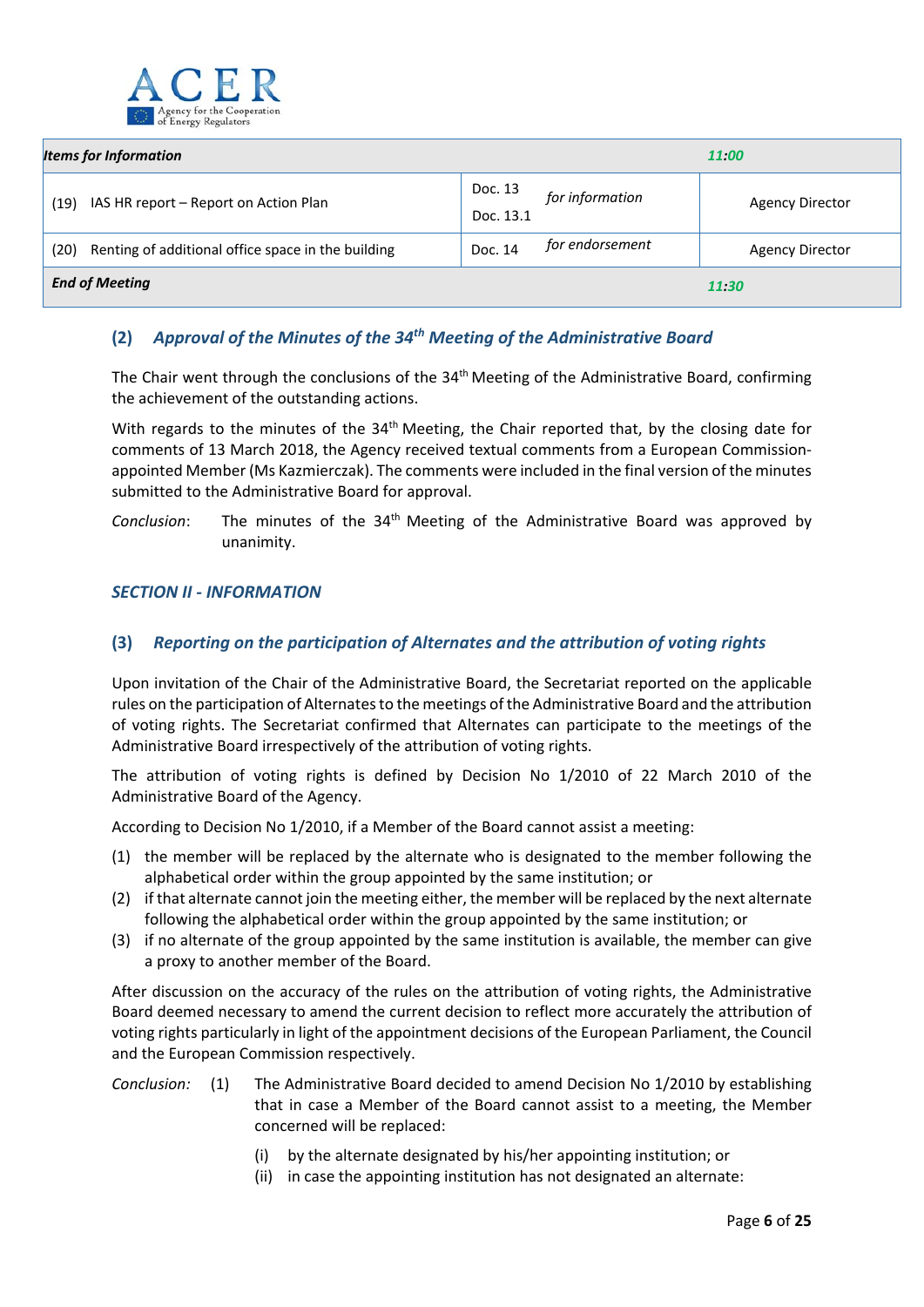

- (a) by the alternate attributed following alphabetical order within the group appointed by the same institution. To this purpose, the Secretariat shall pre‐assign Alternates to Members for the entire term of their office; or
- (b) in case the designated alternate cannot join the meeting either, the next available alternate following the alphabetical order within the group appointed by the same institution; or
- (c) if no alternate of the group appointed by the same institution is available, the member can give a proxy to another member of the Board.
- (2) The Administrative Board will formally adopt the above decision, amending Decision No 1/2010, at the next meeting of the Administrative Board.

# *SECTION III ‐ REPORTING*

## **(4)** *Report on Decisions by delegation*

The Chair reported that, on 22 February 2018, she appointed Mr Paul McGowan as alternate member of the Board of Regulators in representation of the Commission for Regulatory Utilities of Ireland. The Chair reported that the decision was adopted pursuant to Decision No 05bis/2010 of the Administrative Board of the Agency for the Cooperation of Energy Regulators of 21 September 2010 on the Delegation to the Chair of the powers to appoint new members of the Board of Regulators.

# **(5)** *Report on Agency's developments, budget implementation, and on the activities of the Board of Regulators, Audit Results*

#### **5.1** *Progress Report on Human Resources*

As regards the Agency's human resources, the Director presented the latest statistics identifying the number of staff members subdivided by contract type and amounting to a total of 118 FTEs. The Director highlighted that roughly a quarter of the FTE is composed by interim agency workers and trainees in an attempt to address, at least partially, the severe shortage of human resources that the Agency is suffering from.

The Director further reported on the recently adopted general implementing provisions of the Staff Regulations and briefed the Administrative Board on the decisionsto be adopted in the next meetings.

Finally, the Director reported that the Agency received the results of the staff engagement survey run in Q1 2018 and for which the Agency contracted the Faculty of Social Science of the University of Ljubljana. The Director reported that the Management Committee of the Agency is assessing the results which, at first sight, appear not to be as positive as for the past surveys.

#### **5.2** *Audit of the Court of Auditors*

The Director reported that the Court of Auditors reviewed and validated the Agency's accounts. As a result of the review, the Court of Auditors raised five concerns: (1) the last validation of the accounting system was performed in 2011, instead of being validated every five years; (2) the Agency was not equipped with a second recovery site for REMIT, eventually undermining business continuity; (3) the Agency was not provided with a comprehensive assessment of the impact of BREXIT on its operations; (4) not all vacancy notices of the Agency were published on the EPSO website; (5) the Agency did not yet deploy e‐procurement.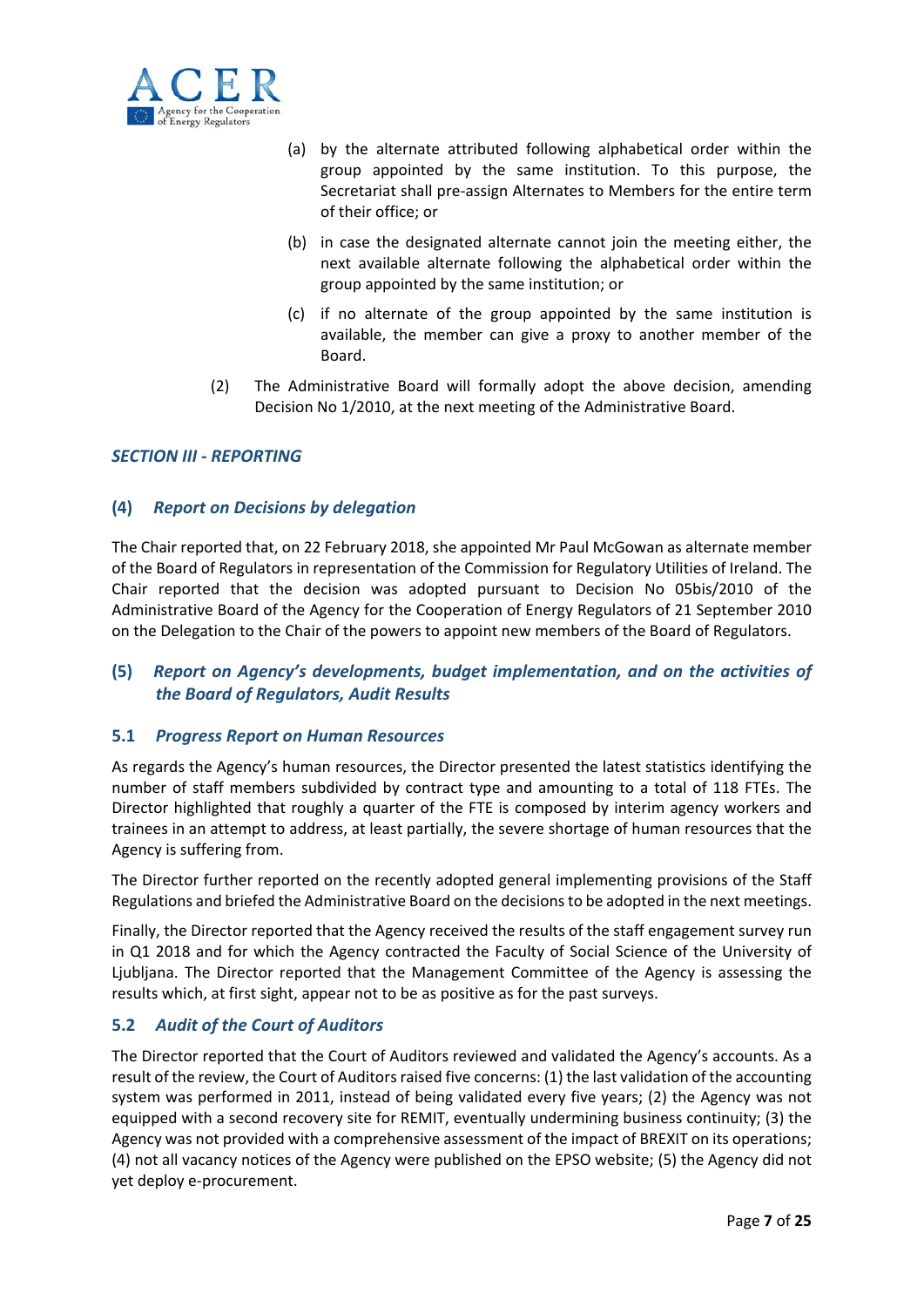

In addition, the Court of Auditors noted also that two recommendations of the last Audit 2016 and one of the Audit 2014 were still pending.

The Director recalled that, for the Audit 2016, the Agency is still implementing the recommendations on the amount of carry-over and on the procurement process. The recommendation of the Audit 2014 is, instead, related to the European School which will be hopefully addressed soon, given that the School is planned to open in September 2018.

As regards the action undertaken by the Agency to address the highlighted concerned, the Director reported that:

- (i) the accounting services of the Agency have been outsourced to the European Commission and therefore the validation shall be ensured by the European Commission;
- (ii) the Agency is aware of the risks related to REMIT business continuity; however, the discontinuation of the disaster recovery site results from the lack of financial resources and the reestablishment of the recovery site is a priority for the Agency as soon as the necessary financial resources become availability;
- (iii) the Agency has limited exposure to BREXIT. From an administrative perspective, the Agency does not currently employ UK-only nationals. From a regulatory perspective and particularly within REMIT, the Agency will need to address the re‐registration of RRMs after BREXIT. In any case, the Agency has now drafted a comprehensive assessment of the impact of BREXIT on its operations, which will be updated on the basis of the developments in the negotiations;
- (iv) the publication on the EPSO website requires the translation in all the official languages of the Union. The translation entails a significant impact on the financial resources of the Agency. The Agency has therefore adopted a pragmatic approach publishing on the EPSO website those vacancy notices related to horizontal positions, which are likely to attract interest more widely. To the contrary, vacancy notices related to operational specialised positions which are likely to attract experts in the field that are aware of the role of the Agency, are published on the website of the Agency in the English language;
- (v) E‐procurement will be deployed as of this year.

Finally and with regard to the implementation of the recommendation on procurement process, the Director highlighted that the Agency has closed two very important recommendations and two important recommendations. There are three important recommendations still open, although the Agency has already proposed actions to address them. As regards the audit on HR, the Agency has already submitted its action plan and already delivered the actions due in Q1 2018 and will perform those due in Q2 2018 by the end of June.

#### **5.3** *Budget Implementation*

As regards the Budget Implementation for the year 2018, the Director reported that, at the end of May, on the C1 appropriations, commitments reached 79% (target 95%) and payments 29% (target 75%). As regards the C8 appropriations, payments reached 43% (target 95%).

#### **5.4** *Document Management*

The Director reported that the Agency has established an inter-departmental working group which produced an action plan and drafted a document management manual detailing the rules on registration, filing, retention period and handling of sensitive non‐classified information. The Director highlighted also that the Agency has deployed a central records repository tool, which will be used until ARES is fully deployed in two years' time.

#### **5.5** *Overview on Regulatory Activities*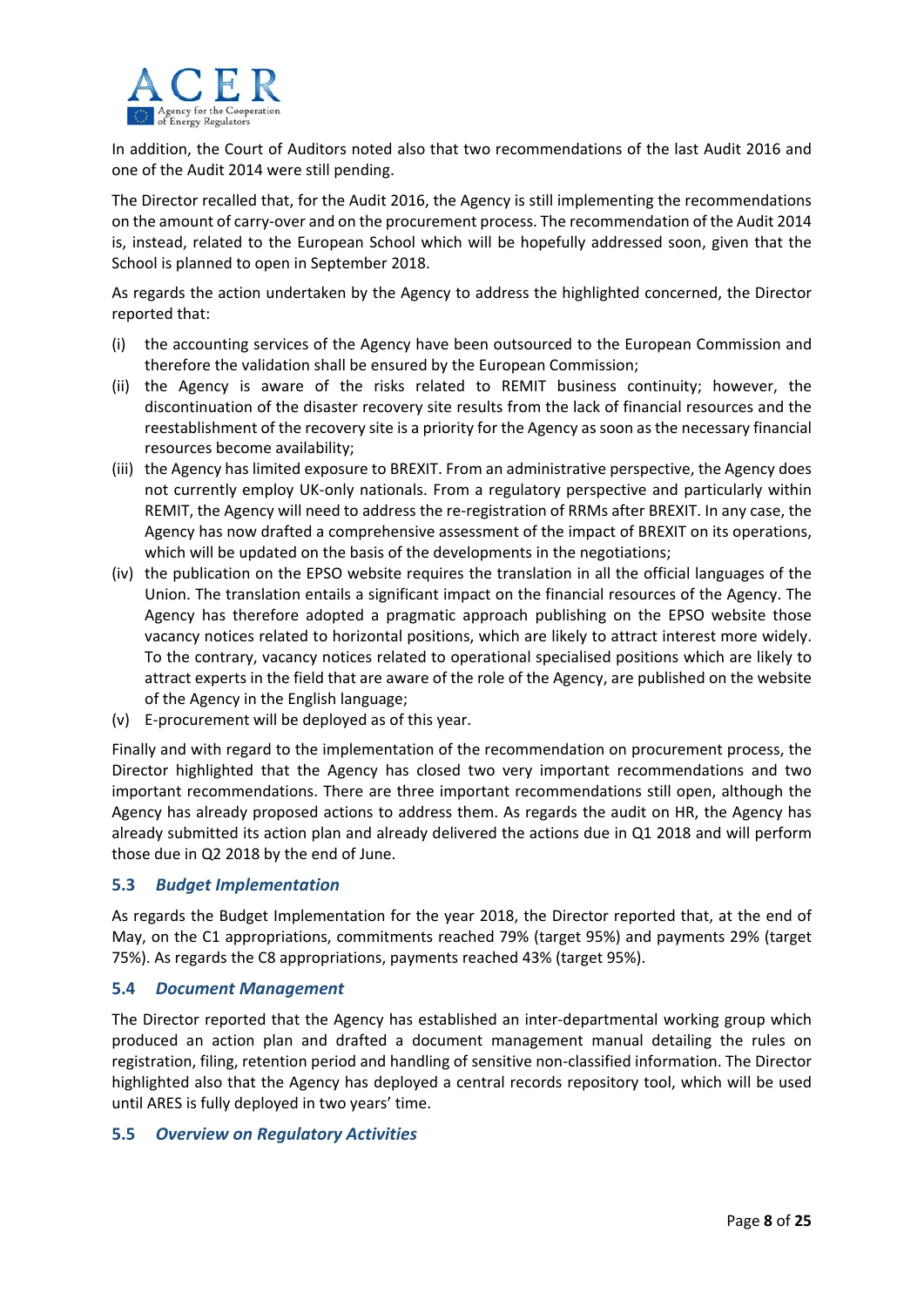

As regards the regulatory activities of the Agency, the Director provided a detailed outlook of the terms and conditions or methodologies ('TCM') envisaged for the implementation of the Capacity Allocation and Congestion Management ('CACM'), the Forward Capacity Allocation ('FCA'), the System Operation ('SO') and the Balancing ('BAL') Guidelines. He underlined that it is estimated that 200 decisions<sup>1</sup> need to be adopted in the future, a large part of which by NRAs, but many of them, encompassing the most contentious and complex issues, are likely to be referred to the Agency.

The Director stressed that the increase of tasks attributed to the Agency in the context of the implementation of the network codes and guidelines has not been mirrored in the level of budgetary appropriations and human resources required to perform those tasks.

In this respect, the Director brought to the attention of the Board the language regime of the Agency. He stressed, once again, that should the Agency replace NRAs in taking TCM decisions concerning the implementation of the CACM/FCA/SO/BAL Guidelines, it should issue those decisions in all official languages of the Union. This would have a severe adverse effect on the already limited financial resources of the Agency. It would also have procedural implications, given the tight timeframe within the Agency has to adopt these decisions.

The Director further reported that the Agency published the Annual Report on Contractual Congestion at Interconnection Points for Gas<sup>2</sup> and it will release, later than expected, the PCI monitoring report. The delay is due to the lack of human resources and the need to use those available to other operational activities, namely the assessment of an exemption request.

The Agency has been requested to issue an opinion on the application of Articles 5 and 141(2) of the SO Guideline, where there was disagreement between the NRAs on the interpretation on this Guideline.

Finally the Director recalled that there are still appeals pending before the General Court with regard to the decision of the year 2016 on the capacity calculation regions adopted by the Agency and by the Board of Appeal respectively. In this regard, the Director reported that, since Germany and Austria appear to be in the process of implementing congestion management of their border, the results of the ruling may well have limited practical impact.

# **5.6** *International Cooperation*

Asregardsinternational cooperation, the Director recalled that the Agency is open to the participation of third countries in the activities of the Board of Regulators. This participation is subject to a decision of the European Commission on the basis of compliance with the *acquis communautaire*. Meanwhile, the Agency allows for participation at technical level of experts from NRAs of third countries which have made steadily progress in implementing the Third Energy Package.

Within this framework, as of January 2018, experts from the NRA of the Republic of Montenegro are allowed to participate in the Agency's Working Groups.

Moreover, the geographical scope of the Annual Market Monitoring Report of the Agency has been widened. In particular, the gas wholesale and retail sections of the Report now contain also subsections on the Energy Community Contracting Parties, based on data collected and analysed with the support of the Energy Community Secretariat.

<sup>&</sup>lt;sup>1</sup> Those decisions are to be taken by all National Regulatory Authorities ('NRAs'), or in case of regional TCM, by the NRAs of the concerned region. However, if these NRAs do not agree, or upon their joint proposal, the Agency is called to decide.

<sup>&</sup>lt;sup>2</sup> The Annual Report on Contractual Congestion at Interconnection Points for Gas indicates at which interconnection point side NRAs have to establish firm day-ahead use-it-or-lose-it rules so as to soften congestion.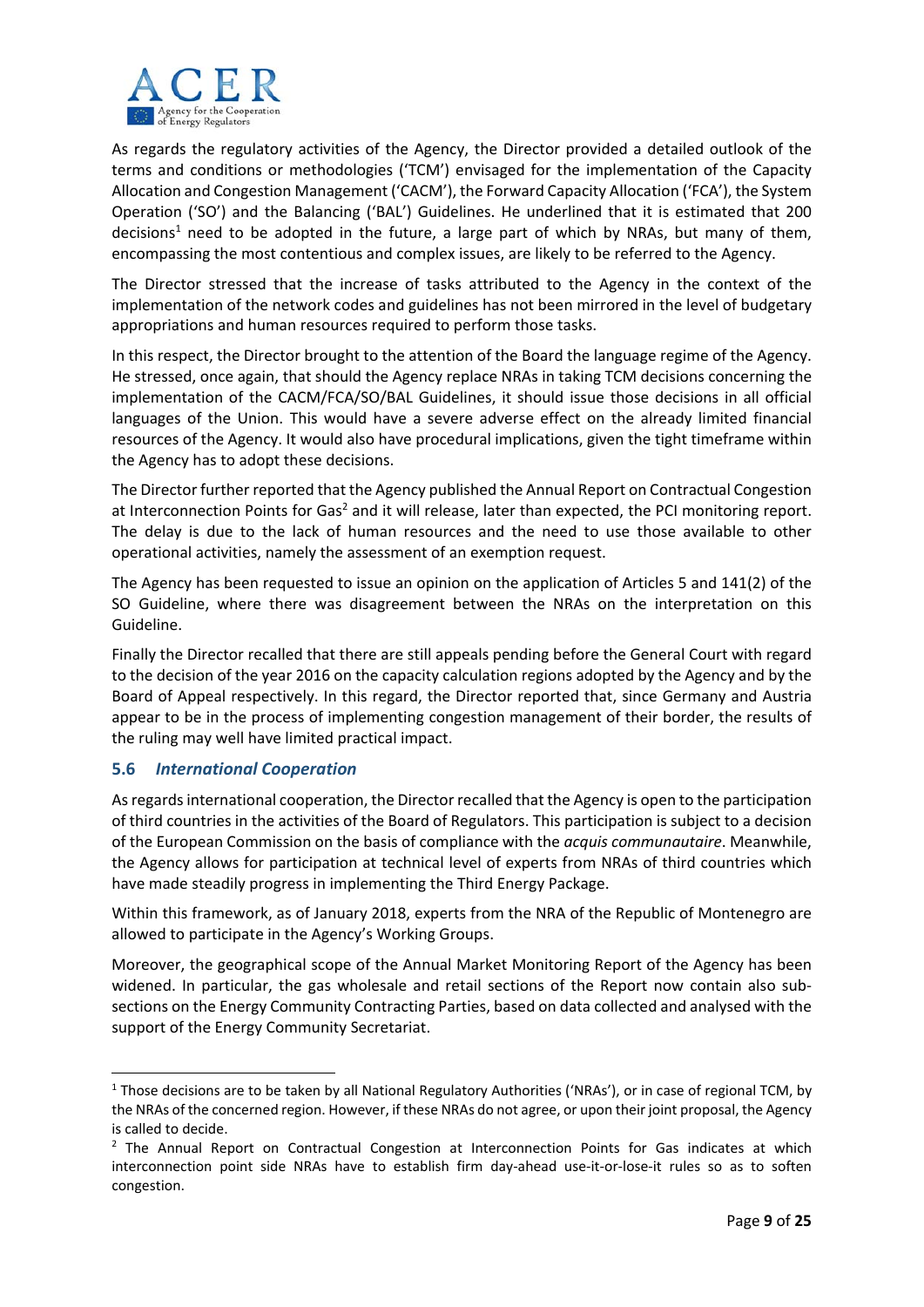

The Director further stressed the importance of the ongoing cooperation with the Federal Energy Regulatory Commission ('FERC'), the federal agency of the United States that regulates electricity and natural gas inter‐state transmission and wholesale market in the United States.

Finally, the Director reported about the efforts of the Agency in increasing cooperation with neighbouring countries and sharing best practices. In this context, following the positive experience of last year with study visits of delegations from FYROM, Ukraine and Japan, the Agency hosted study visits of delegations from Norway and Georgia.

## **5.7** *REMIT*

The Director provided the key figures on the performance of the REMIT Information System (ARIS). Data collection (ARIS tier 1&2) and data sharing (ARIS tier 4) are very stable. The market surveillance solution SMARTS (ARIS tier 3) is operational for monitoring wholesale energy trading. The Director highlighted that 13,228 Market Participants have registered so far in the European Register of Market Participants. The number of Market Participants for which data has been reported amounts to 12,875.

Approved RRMs amount nowadays to 118 (49 Third party RRMs, 56 TSO/LSO/SSO and 13 other MPs). The number of records of transactions, including orders to trade, that are being reported, has reached 2 million records per day (500 thousands more compared to the year 2017).

The Director reported that this amount of reporting per day highlights even more the risks related to the absence of a data recovery site and the potential impact on business continuity.

In this regard, and upon request for clarification from the Administrative Board with regard to the difference between external storages and disaster recovery sites, the Director first clarified that the Agency runs a database that is within the ten largest among EU bodies that employ Oracle technology. The Director further explained that external storages and the disaster recovery site are deeply intertwined and interdependent. In fact, the external storage of the data is not sufficient to ensure business continuity, as this data needs to be read by a very sophisticated IT system, which the Agency has developed over the years. Therefore, only the availability of a disaster recovery site would allow to re-establish operation following an accident that rendered the primary site unusable. The Agency is in contact with EUIPO in the attempt to address the risks deriving from the absence of a disaster recovery system.

The Director briefly recalled that a new Framework Contract for System Integrator Services(lot 1) was assigned in December 2017 and for IT Consultancy services (lot 2) in early‐2018 to transition from the current programme management model to a REMIT information management model in 2018 and beyond. In addition, a negotiated procedure to extend the current use of the Agency's market surveillance solution SMARTS was concluded at the end of 2017. The Director informed the Administrative Board that the Agency is already experiencing delays in the implementation of the Framework Contract, and therefore is putting in place contingency measures to ensure the operation of the system. The Agency is considering resorting to contractual measures for the delays that are under the responsibility of the contractor.

The Directorreported also about the updated timeline for the implementation of the remaining REMIT activities, which will be delayed to the year 2019, or beyond, for budgetary reasons.

The Director finally briefed the Administrative Board on the surveillance strategy adopted by the Agency to implement REMIT, providing statistics on the increase in the number of potential breaches of REMIT since its inception.

#### **5.8** *Progress Report from the Board of Regulators*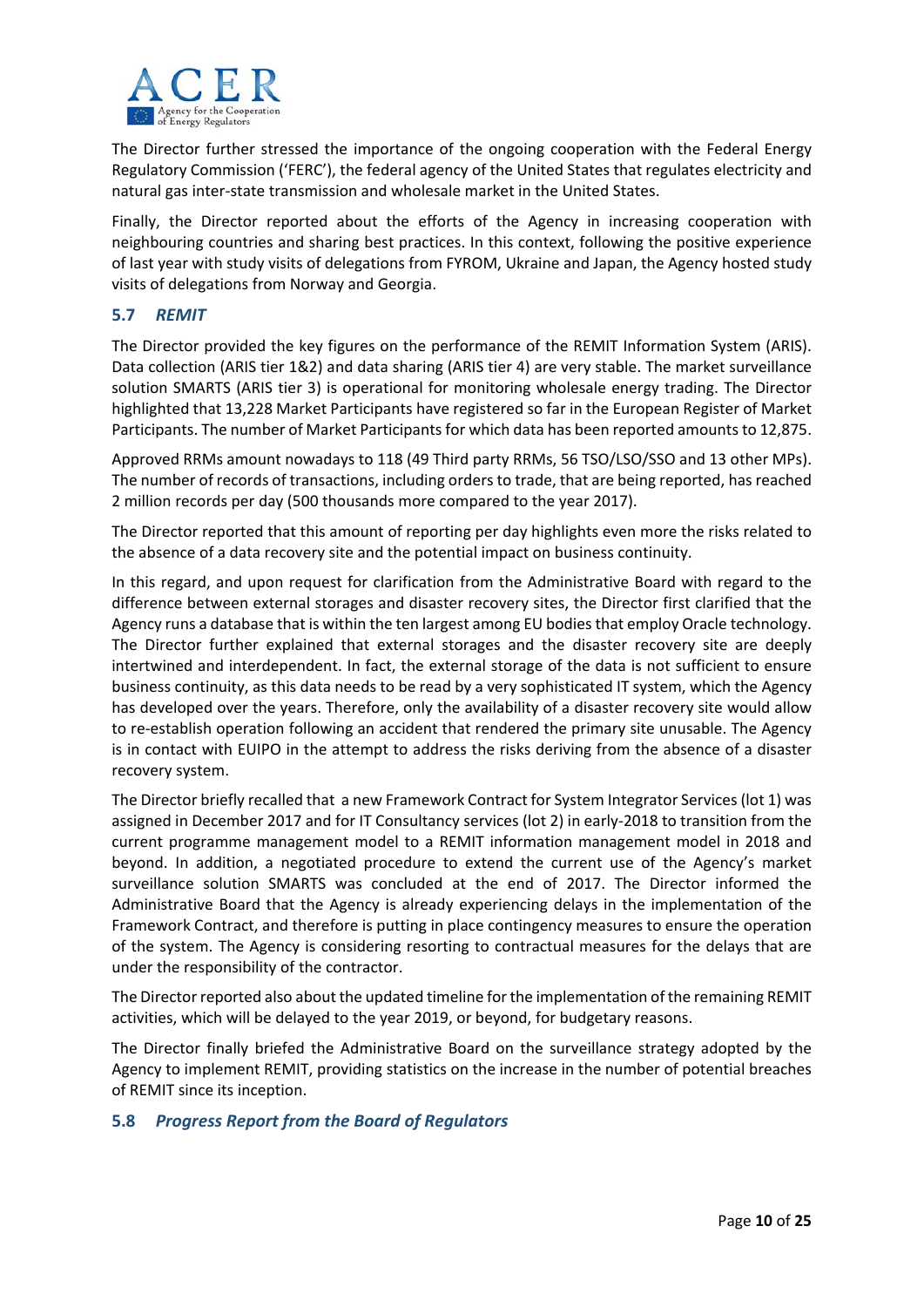

The BoR Chair reported on the contribution of NRAs in the activities performed by the Agency. The BoR has been involved in the assessment of Brexit and the exemption request submitted to the Agency. The BoR Chair reported also about the hearing before the ITRE Committee with regard to the Winter Package as well as the Copenhagen and Florence Forum where discussions focused on the future developments in the energy sectors.

Conclusion: The Administrative Board took note of the progress report on the activities of the Agency and future development delivered by the Director and the BoR Chair.

# **(6)** *Report on the European School*

The Director informed the Administrative Board about the developments on the establishment of the European School (ESL).

He recalled that, on 18 January 2018, the Government of the Republic of Slovenia adopted the decision to establish the ESL at the School Centre Ljubljana. Following its establishment, the ESL launched its website providing basic information and announcing the call for the enrolment of pupils in February 2018.

The enrolment remained open, as planned, during the months of February - April. The Headmaster -Ms. Darinka Cankar – took service on 1 March 2018 and organised an information day for parents to present the school facilities, followed by another meeting at the Agency's premises. In the course of this meeting, the Headmaster presented to the staff members concerned the ESL and provided the timeline for i) the accreditation process of the ESL and ii) the establishment of the grades identifying the year of birth of the pupils in the respective grades.

The Director reported that the call for recruitment of the teachers was launched on 20 April for the English and the Slovene language sections. The call remained opened for 15 days. After the interviews phase, in the course of the month of May 2018, the parents, who have kids enrolled in the ESL, had the possibility to meet the teachers and discuss the programme, playground, pre‐class and after‐class activities.

Still in May 2018, the Ministry of Education, Science and Sport published the Draft European School Ljubljana Programme Rules on the governmental E‐Democracy website. The text has been drafted by the working group for the establishment of the ESL. The text was open for comments until 24 May 2018. The Agency was provided with the documents both in the Slovene and the English languages.

As regards the financing framework, the Director reported that the financial agreement with the European Commission should be signed in the course of the spring 2019. The signature is subject to the adoption of the Accreditation Agreement. To this end, on 18 April 2018, the Board of Governors of the European Schools adopted the Dossier of Conformity of the ESL which initiated the accreditation process. In this framework, the auditing process is expected to start in autumn 2018 with a site visit by a team of inspectorsto be followed by the completion of an Audit Report. The accreditation process will then be finalised with the decision of the Board of Governors of the European Schools, foreseen for April 2019.

The Director concluded by informing the Administrative Board that the ESL will officially open with the next school year, on the 3rd of September 2018. At the moment the School has enrolled 10 pupils, 6 of whom in the English section and 4 in the Slovene section. The ESL will initially offer only some classes and not the full education cycle, which will be completed in the years to come.

## Conclusion: The Administrative Board took note of the Director's oral report on the developments concerning the establishment of the European School.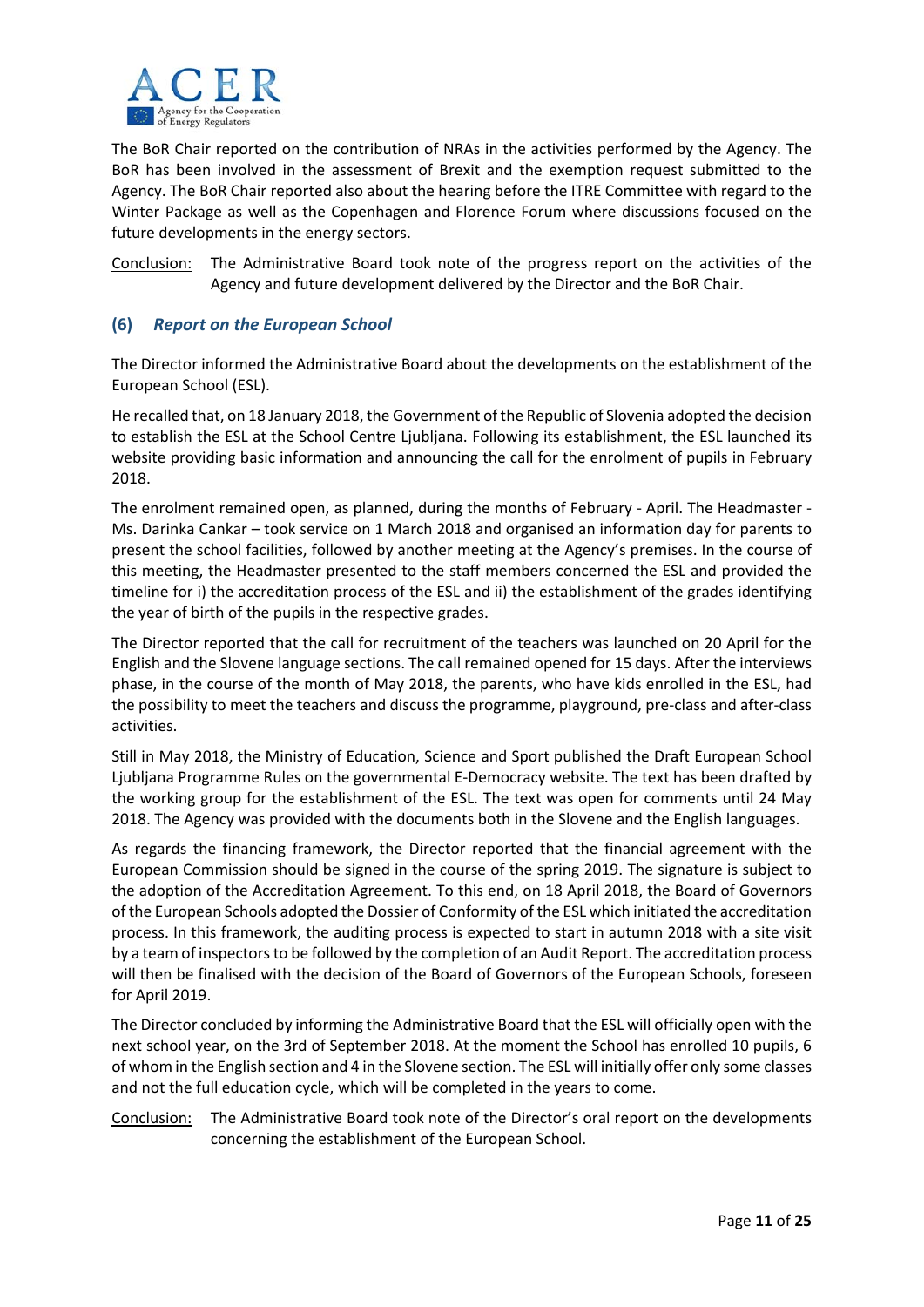

# *SECTION IV – ITEMS FOR ADOPTION*

# **(7)** *Staff Social Measure – Amendment to Decision AB No 10/2014 on support for Kindergarten and School fees*

Further to the report on the developments concerning the establishment of the ESL, the Director invited the Administrative Board to consider the need to revise the current approach on the support for kindergarten and international schools in the light of the gradual phasing in of the ESL.

The Director recalled that staff members have so far had to rely on the Slovenian public education system or on the international schools established in Ljubljana for the education of their children. From the School Year 2018‐2019, staff members will have the opportunity also to enrol their children in the Accredited ESL in Ljubljana, to the extent that the latter will offer the relevant classes.

Until the Accredited ESL in Ljubljana offers a complete education cycle at the pupil's level, and given the school fees charged by the international schools in Ljubljana, there is the need to address the unequal working conditionsto which staff members are subject, compared to those of other European institutions, where European Schools offer a complete education cycle.

In order to make the transition period smoother and not to disrupt the education of children of staff members attending international schools, financial support to staff members, whose children are attending schools and kindergartens in the Ljubljana area will continue to be provided until the Accredited ESL in Ljubljana offers a complete education cycle at the pupil's level.

The Director stressed that this approach is in line with the eligibility for the education allowance paid to a ceiling of twice the maximum, as applied by the European Commission's Office for the Administration and Payment of Individual Entitlements (PMO) and as per the Internal Commission Directive (Conclusion No 257/09 revised) and under the provisions of the Staff Regulations.

The Director highlighted that this system would see an exception with regard to those pupils enrolled at the *Ecole Française Internationale de Ljubljana*. In this respect, the Director explained that it is appropriate that the financial support is maintained until they remained enrolled in the same school or the Accredited ESL in Ljubljana offers the corresponding classes in the French language. This measure will have a limited financial impact as it will affect only two families.

Finally, the Director recalls that, under the current approach ‐ established by Decision No 10/2014 of the Administrative Board of the Agency for the Cooperation of Energy Regulators of 18 September 2014 – the Agency granted financial support to the staff members for the international schooling of their children. To the contrary, under the new regime, it would be appropriate to ensure that payments in respect to children eligible for such support are transferred directly to the kindergarten or school, subject to the prior conclusion of a tuition agreement with the institution concerned.

The Decision highlighted that the support for Kindergarten and School fees would be adopted within the framework of the Agency's financial regulation and would not interfere with the individual rights provided for in the Staff Regulations.

The Director concluded by reporting that Staff Committee was consulted.

- Conclusion: The Administrative Board, on the basis of the assessment provided by the Director, adopted by unanimity Decision No 5/2018 establishing measures to support the staff of the Agency with regard to kindergarten and school fees.
- **(8)** *Staff Regulations Implementing Rules – Adoption by Analogy – Commission Decision C(2017) 5323 – Mission Guide*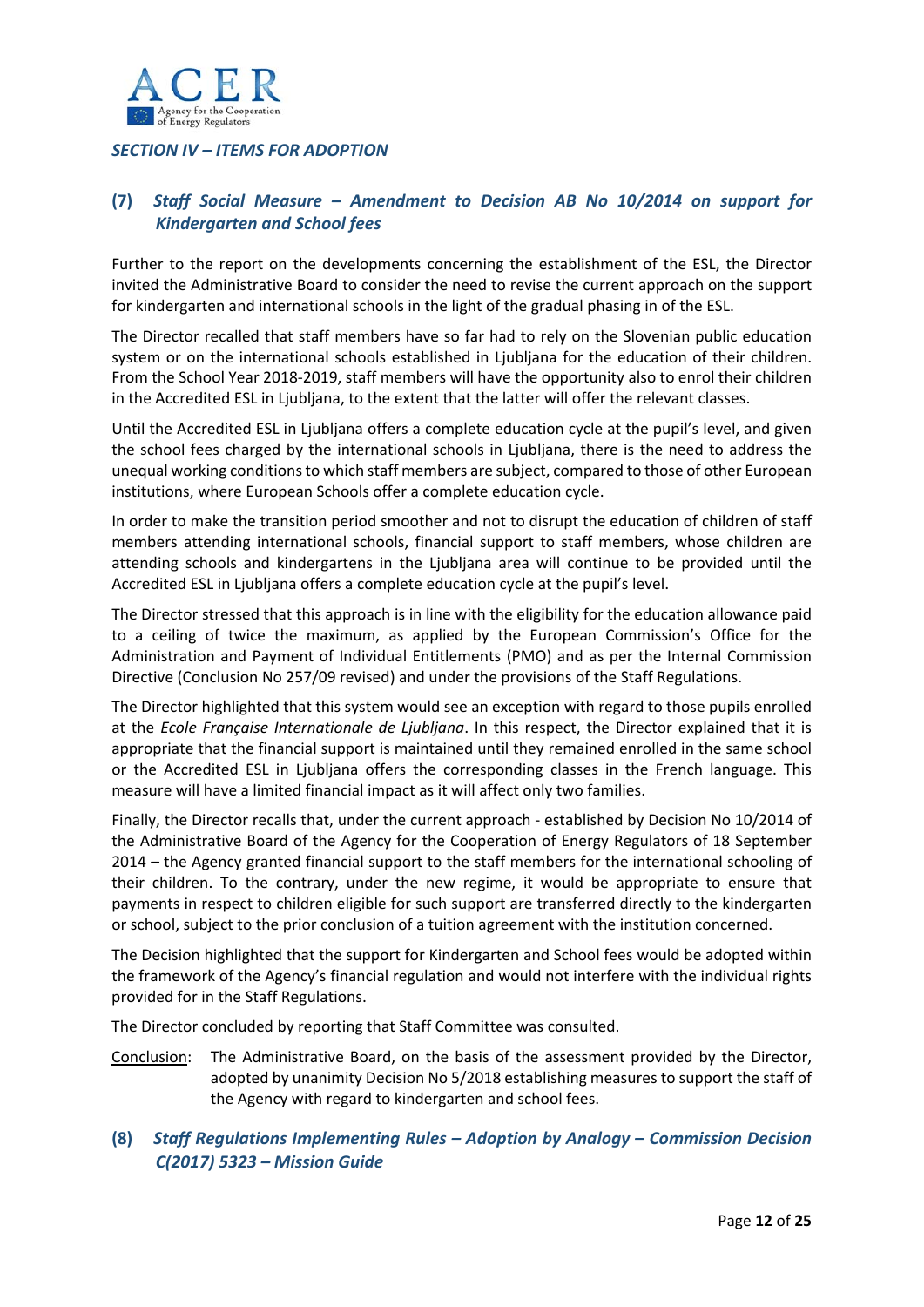

The Director reported that, on 2 October 2017, the Commission notified to the Agency the adoption, on 27 September 2017, of the general implementing rule of the Staff Regulations on the new 'Guide to mission and authorised travel' annexed to Commission Decision C(2017) 5323. The Commission Decision entered into force on 28 September 2017 and took effect six months after its adoption.

The Director recalled that, in application of Article 110(2) of the Staff Regulations and in absence of derogation, these implementing rules should apply by analogy to the Agency by the decision of the Administrative Board within nine months upon the date of notification.

The Director highlighted that, compared to the rules currently applied at the Agency, the main changes introduced by the Guide to mission and authorised travel concern the means of travel, the calculation of daily subsistence allowance, the long‐stay missions and the authorised travels.

As regards the means of transport, for travel by air, staff going on mission are automatically authorised to travel by air if the outward and return journeys by rail would total at least 800 Kilometres. Air travel is permitted for shorter distances when justified on grounds of cost-efficiency. To the contrary, for travel by private car, the reimbursement is based on a kilometric distance (allowance of 0.28 EUR per kilometre driven).

As regards the calculation of daily subsistence allowance, for missions not exceeding 24 hours, the daily subsistence allowance is calculated as follows: (i) 00‐06 hours: 0.2 daily allowance; (ii) 07‐12 hours: 0.5 daily allowance; and (iii) 13-24 hours: a full daily allowance. For missions lasting more than 24 hours, the daily subsistence allowance is calculated pro-rata, on the basis of the actual duration declared in the statement of expenses (including extra time needed for travel to stations, ports and airports).

As regards long‐stay mission, a new definition is provided for establishing that mission, lasting atleast 60 consecutive calendar days or several consecutive missions at the same place are considered to be a single long‐stay mission if their combined duration is more than 60 days and they are covered by the same mission order.

Finally as regards the authorised travels – which are travels of voluntary nature, primarily in the individual interests of the person concerned but which also involves some benefit for the service – depending on the extent to which the event for which travelling is undertaken may be considered to be in the interest of the service, the institution may decide to finance the travel in whole or in part.

The Director concluded by reporting that the Staff Committee was consulted. In addition, a presentation to the staff, highlighting the changes, will be given after the adoption.

On request of the Administrative Board, the Director recalled that the missions are approved by the Heads of Departments and authorised beforehand by the Authorising Officer or the Authorising Officer by Delegation. Means of transport are authorised on the basis of cost-effectiveness.

Conclusion: The Administrative Board, on the basis of the assessment provided by the Director, adopted by unanimity Decision No 6/2018 on the 'Guide to missions and authorised travel accompanying the Commission Decision on the general provisions for implementing Articles 11, 12 and 13 of Annex VII to the Staff Regulations of Officials (mission expenses) and on authorised travel'.

# **(9)** *Staff Regulations Implementing Rules – Model Decision ‐ Temporary Occupation of Management Posts*

The Director introduced the draft model decision implementing Article 7(2) of the Staff Regulations on the temporary occupation of management posts, on which the European Commission issued its agreement, on 6 November 2017, pursuant to Article 110(2) of the Staff Regulations.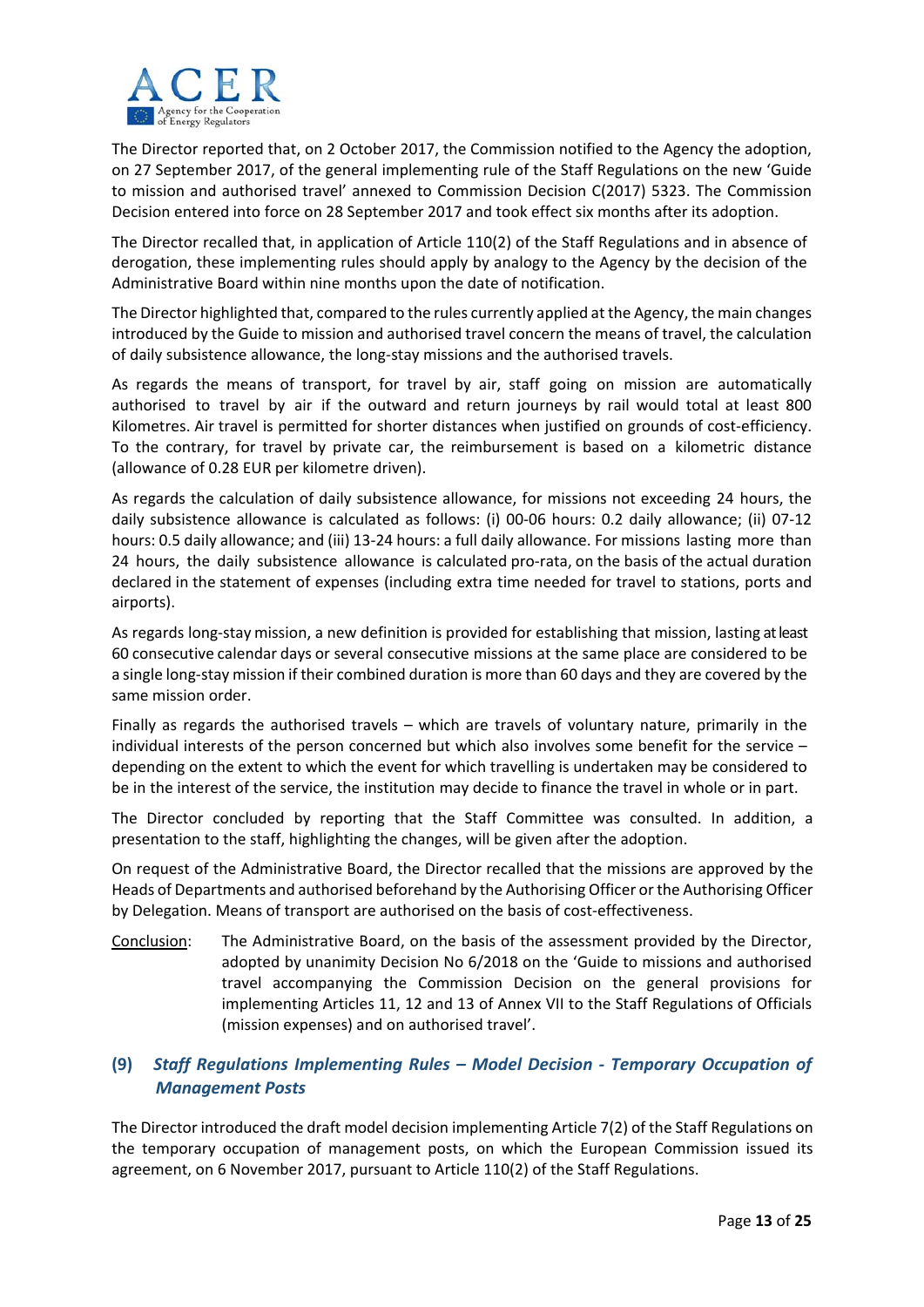

The Director reported that the draft model decision concerns the case in which a temporary staff members may be called upon to occupy, temporarily, a vacant post in a grade in their function group which is higher than their substantive grading. In such an occurrence, the draft model decision would grant the Temporary Staff member, who take up duties entailing responsibilities substantially greater than those involved in their own post, and for a substantial period of time (above three months), a remuneration which corresponds to those greater responsibilities. The Decision covers up to grade AD 15, including the post of Director.

The Director concluded by confirming that i) the model Decision does not introduce major changes compared to the current regime based on Decision No 7/2012 of the Administrative Board and ii) the Staff Committee was consulted.

Conclusion: The Administrative Board, on the basis of the assessment provided by the Director, adopted by unanimity Decision No 7/2018 laying down implementing rules on temporary occupation of management posts.

# **(10)** *Staff RegulationsImplementing Rules – Model Decision – Framework for Learning and Development*

The Director reported that, on 8 July 2016, the Commission informed the Agency about the adoption on 24 June 2016 of i) Decision C(2016)3828 on the implementation of the learning and development strategy of the European Commission, ii) Decision C(2016)3855 on training on the own initiative of the member of staff and iii) Decision C(2016)3827 repealing existing rules on learning and development.

The Director reported, once again that, in application of Article 110(2) of the Staff Regulations and in absence of a derogation, these implementing rules should apply by analogy to the Agency by the decision of the Administrative Board within nine months upon the date of notification.

However, since the framework for learning and development of the Agencies differs from the framework present at the Commission, Commission Decisions C(2016)3828 and C(2016)3855 had to be adjusted so as to take into consideration the different actors involved in the implementation of the learning and development strategy and the specific provisions on language training and the selfinitiative of the staff members of agencies.

In light of the above, the proposed Model Decision establishes new rules concerning learning and development taking into account the specificities of the Agency.

Compared to the current framework, and with regard to language training, the draft Model Decision establishes that the time spent by staff members in authorised language training will be credited in the balance of working time only in case a number of conditions, related to the interest of the service, are fulfilled. In all other instances, it is established that the participation in language training may be authorised in the interest of multilingualism and of the staff member concerned. However, the time spent in such training as well as travelling to and from the course shall not be credited in the balance of working hours.

As regards staff own initiative training, contrary to the current rules – setting up a ceiling for contributions up to 1,540 EUR (with the contribution of 80% and then 50% according to different scales) – the Model Decision foresees a 50% contribution, with the limit of 1.600 EUR.

The Director concluded by highlighting that the adoption of the draft Model Decision will make necessary to repeal: i) Decision No 06/2012 of the Administrative Board of the Agency, ii) Director Decision No 16/2013, establishing the policy and procedure for financial contribution for participation in language training and iii) Director Decision No 04‐2015, establishing the policy and procedure for the Personal Initiative Training.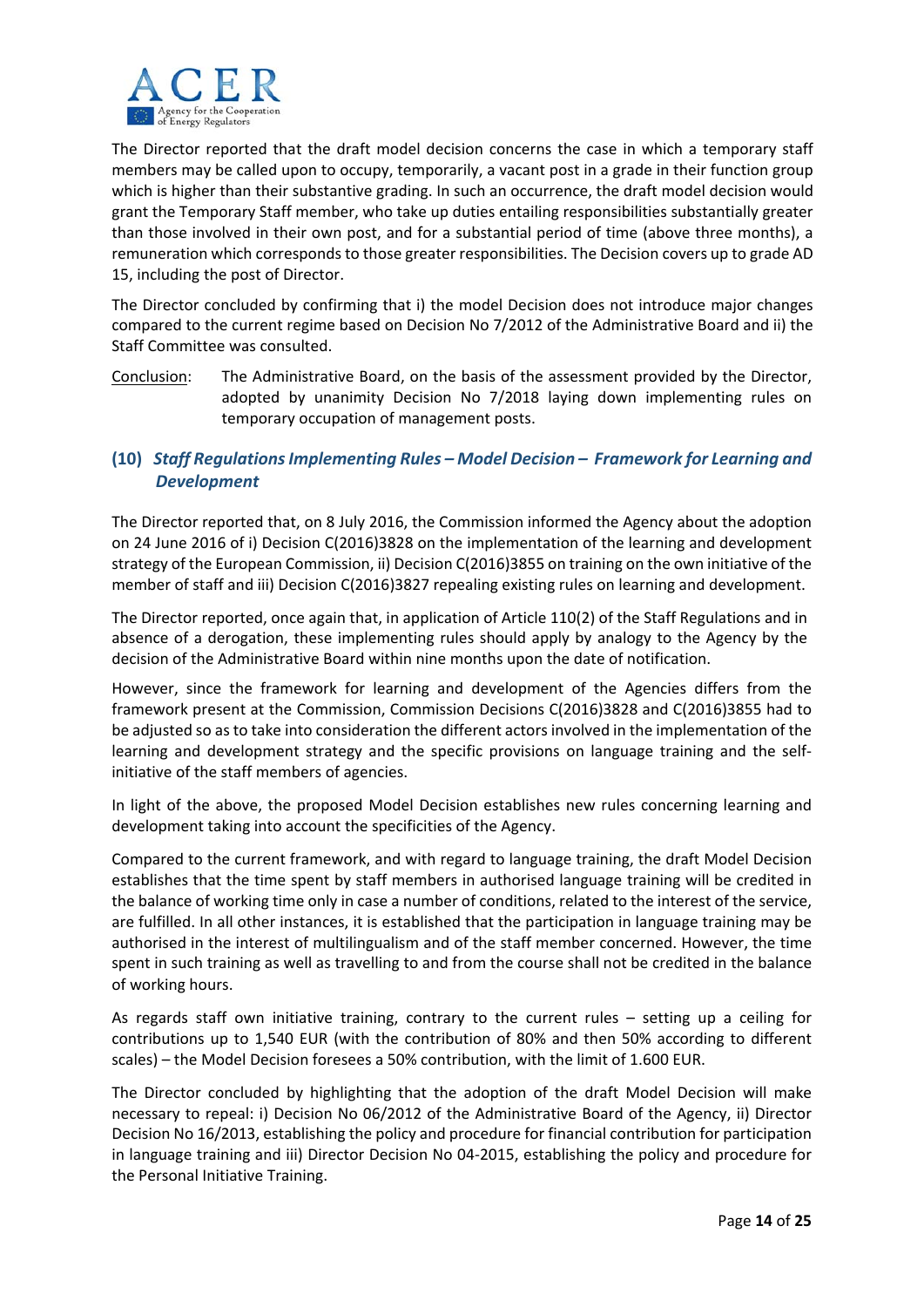

Conclusion: The Administrative Board, on the basis of the assessment provided by the Director, adopted by unanimity Decision No 8/2018 on the Framework for Learning and Development.

## **(11)** *Staff Regulations Implementing Rules – Model Decision – Whistleblowing*

The Director recalled that the Agency has already in place procedures for reporting fraud, corruption or other serious wrongdoings. In particular, Decision No 14/2014 of the Administrative Board of the Agency for the Cooperation of Energy Regulators of 18 December 2014, in an effort to meet the requirements of good administration and accountability, introduced adequate whistleblowing procedures and ensured the protection of whistle‐blowers.

The Director reported that the change brought about by the reform of the Staff Regulations requires the update of the general implementing provisions also with regard to whistleblowing. In this regard, a draft Model Decision has been prepared.

The Director introduced the draft Model Decision highlighting that, compared to the current AB Decision No 14/2014 on the guidelines on whistleblowing, it provide additional clarity and reflect more accurately the whistleblowing reporting channels.

In this regard, the Administrative Board took note that Annex 2 of the Decision should be more accurate at the time of drawing the internal whistleblowing reporting channels and should be read differently so asto make clear that whistle‐blowers can reach either the Director or the Administrative Board of the Agency. It therefore invited the Agency to ensure that this is communicated to the staff.

Conclusion: The Administrative Board, on the basis of the assessment provided by the Director, adopted by unanimity Decision No 9/2018 establishing the Guidelines on Whistleblowing and repealing Decision No 14/2014 of 18 December 2014.

# **(12)** *Communication Strategy of the Agency*

The Director invited the Administrative Board to consider the need to establish a communication strategy for the Agency. In this vein, the services of the Agency have drafted a paper aiming at establishing guidelines to assist the Agency in developing a Communications Strategy which can contribute, through effective communication, at fulfilling its overall mission and main goals and providing adequate transparency vis‐à‐vis the public.

The Director recalls that the overall mission of the Agency is to foster a fully integrated and wellfunctioning Internal Energy Market, where electricity and gas are traded and supplied according to the highest integrity and transparency standards, and EU consumers benefit from a wider choice, fair prices and greater protection. For this purpose, the Agency works with European Institutions, National Regulatory Agencies for Energy and stakeholders.

In light of this mission and with the aim of increasing the transparency and the understanding of the Agency's activities, the Guidelines focuses on the principal tools and channels to communicate to the Agency's main audiences, the Agency's contribution towards (i) achieving a single energy market in the Union and (ii) ensuring the integrity and transparency of this market for the benefit of European consumers.

The Administrative Board discussed the content of the Guidelines inviting the Agency to undergo an accurate assessment of the current situation, undertaking a risk assessment, establish goals and provide actions to achieve those goals, on the basis of the following pillars: (i) situation analysis, (ii) resources, (iii) timescale, (iv) evaluation and (v) management, (vi) risks, and (vii) mitigation.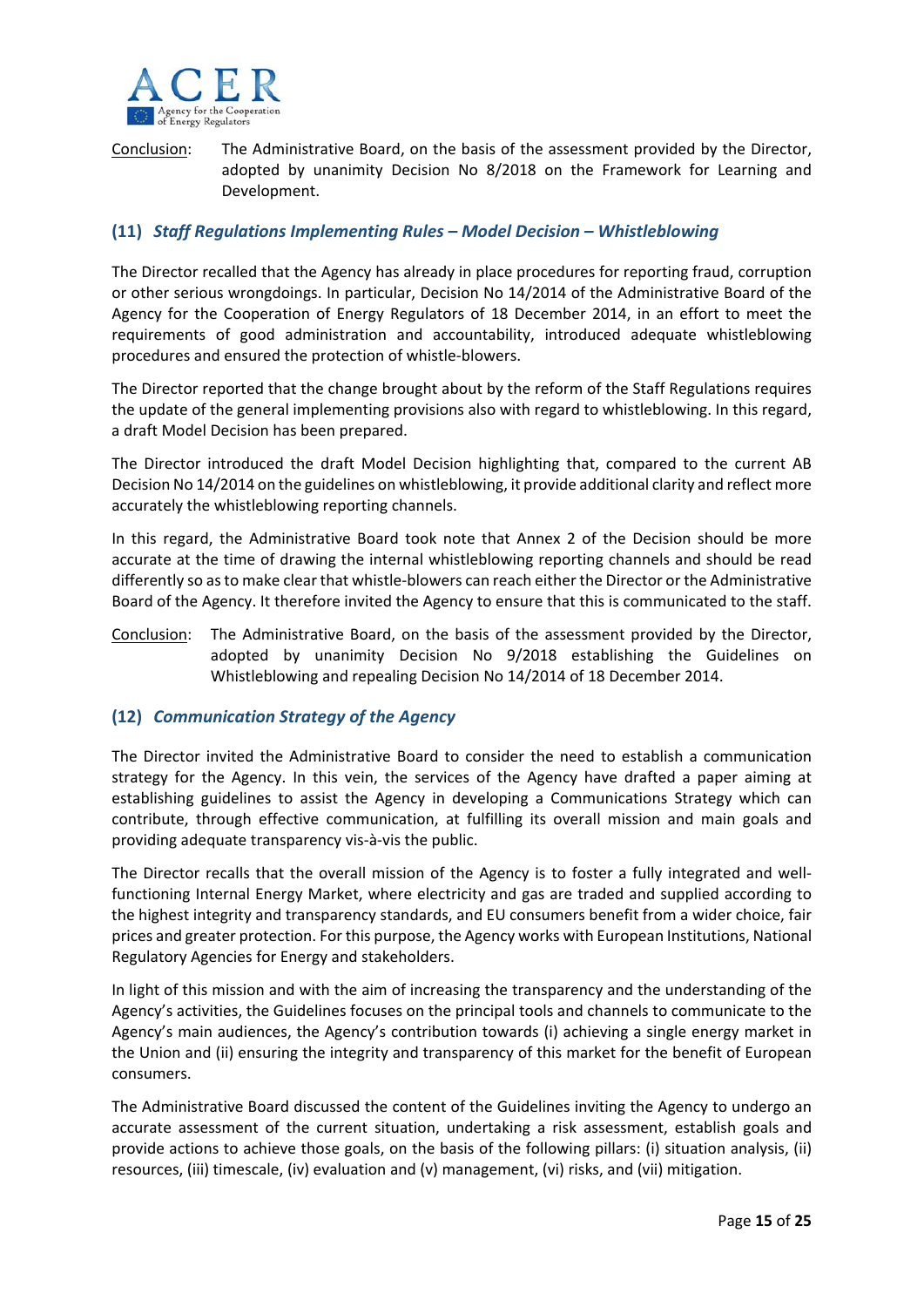

In this respect, the Director highlighted that the Agency has not sufficient resources to undertake this comprehensive assessment. The Communication team is composed of two staff members, contract agents. In light of the strategy of the Agency to reduce horizontal functions to the benefit of the operational activities, the Communication team will be further reduced to only one staff member. This reduction of resources will therefore have an impact on the development and implementation of the Communication strategy.

The Administrative Board invited still the Agency to develop the communication strategy along the following principles:

- (i) to centre the communication on the contribution of the Agency, as a body of the Union, to the objectives of the Energy Union (section 2 and 3 of the Guidelines) and showing its added‐value;
- (ii) develop further the communication strategy in the era of digitalisation alongside with the upgrade of the Agency's website;
- (iii) outreach the audience in the Energy sector and more widely at policy level at Union and national level to clarify the role of the Agency and the benefits brought forward by its activities;
- Conclusion: The Administrative Board approved, by unanimity, the Guidelines setting principles for an Agency Communication Strategy and invited the Agency to develop the Communication Strategy according to the recommendations provided in the course of the meeting.

# **(13)** *Consolidated Annual Activity Report of the Agency for the Cooperation of Energy Regulators*

The Director recalled that, every year, the Agency shall issue its Annual Activity Report, which comprises an independent section on its regulatory activities, to be approved by the Board of Regulators, and an additional section on financial and administrative matters. The Administrative Board shall adopt and publish the Annual Activity Report on the activities of the Agency, on the basis of the draft annual report referred to in Article 17(8) of the Agency's Funding Regulation, and shall transmit that report to the European Parliament, the Council, the Commission, the Court of Auditors, the European Economic and Social Committee and the Committee of the Regions by 15 June of each year.

The Director informed the Administrative Board that the Board of Regulators approved, on 3 May 2018, the section on the regulatory activities of the Agency for the year 2017.

The Administrative Board examined the Agency's 2017 Annual Activity Report and concluded that:

- The policies and the operational achievements were strategically aligned;
- ‐ the report correctly identifies the challenges faced by the Agency in the completion of the internal energy market (IEM), including delivering the benefits to EU energy consumers;
- ‐ the Agency largely met its main objectives, despite the difficulties encountered due to resource constraints;
- the completion of the IEM and the monitoring of trading in EU wholesale energy markets remained at the heart of the Agency's objectives;
- in 2017 the Agency's key achievements were:
	- a. the publication of the Annual Market Monitoring Report on the remaining barriers to the Internal Energy Market;
	- b. the successful shift of the Agency's work to accompanying and monitoring the implementation of the already adopted network codes in electricity and gas.
	- c. the implementation of the regulation on wholesale energy market integrity and transparency (REMIT). 2017 being the first full year of data reporting to the Agency. As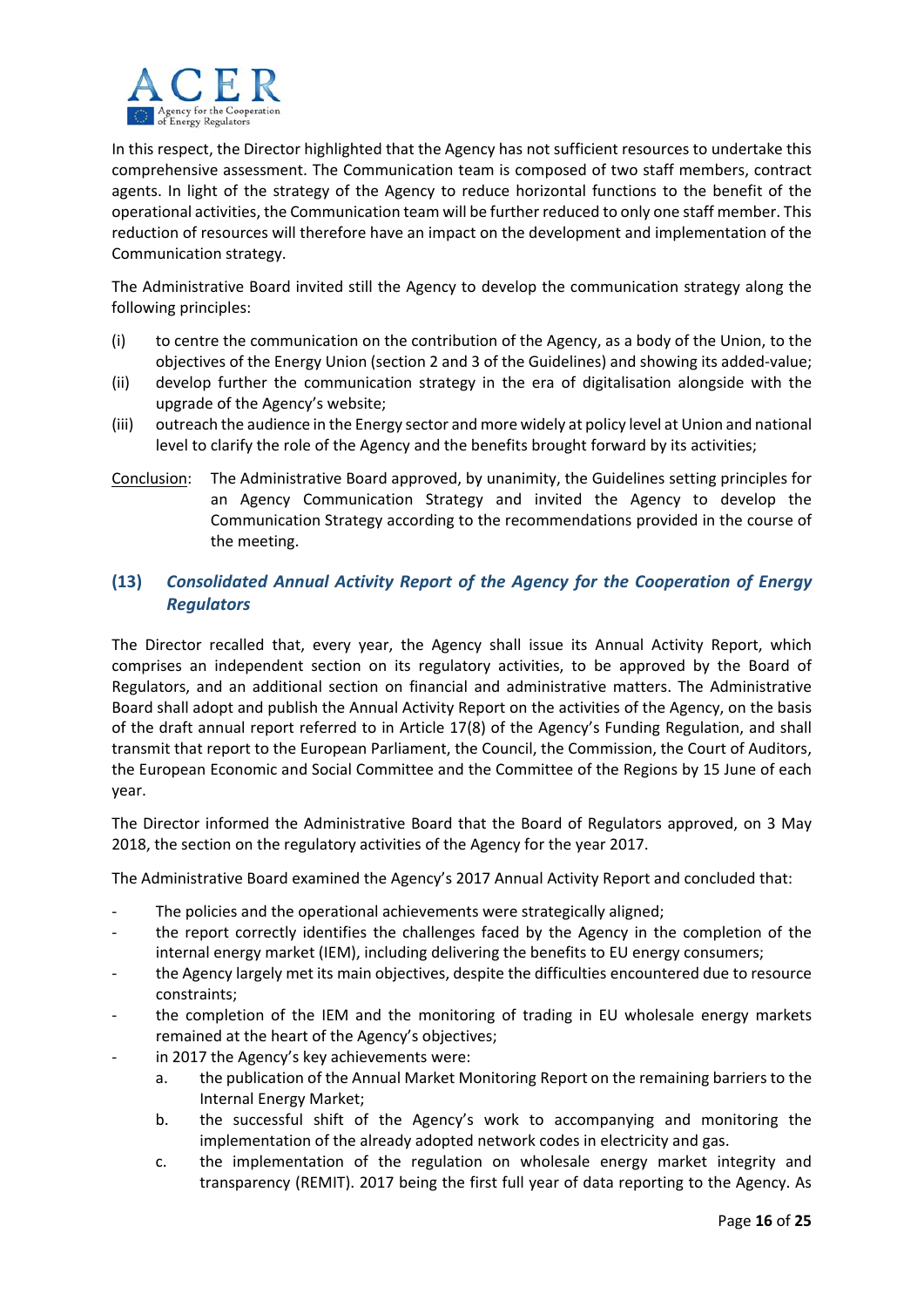

expected, the number of alerts exceeded the capability of the Agency of assessing them due to the limited number of surveillance experts in the Agency; market monitoring thus remains an ongoing challenging area where the Agency is unable to deliver on its mandate due to its limited surveillance resources.

- the Agency made efficient use of resources in line with the activities developed in the 2017 work programme;
- key performance indicator targets were largely met, with the exception of a few communication indicators, and the commitment and payment appropriations indicators were implemented;
- ‐ the Director has provided a clear declaration of assurance;
- the risks threatening the achievement of key objectives were identified and mitigating measures taken, especially with respect to the resources necessary for the implementation of REMIT;

The Administrative Board took note of the critical recommendation issued by the IAS in their audit on Human Resources Management and acknowledged that it had no financial impact. The Action Plan established by the Agency is adequate to mitigate the risks identified by the IAS. In order to mitigate the possible reputational exposure of the Agency, the AB will monitor the implementation of the measures foreseen in the Action Plan.

- Conclusion: (1) The Administrative Board concluded that the Agency successfully implemented the 2017 work programme and that the resources allocated to the activities described in the report were used for their intended purpose in accordance with sound financial management principles;
	- (2) The Administrative Board adopted by unanimity the Consolidated Annual Activity Report of the Agency for the Cooperation of Energy Regulators for the year 2017.

# **(13.1)** *Opinion on the Final Accounts of the Agency for the financial year 2017*

The Director recalled that, in accordance with Article 99 of the Financial Regulation of the Agency, the Accounting Officer shall draw up the final accounts of the Agency upon receiving the observations on the provisional accounts from the European Court of Auditors. The final accounts shall be sent by the Director to the Administrative Board for an opinion.

The Director informed the Administrative Board that, on 24 April 2018, the European Court of Auditors adopted the opinion on the provisional accounts of the Agency and the final accounts were received from the accounting services of DG BUDG on 25 May 2018.

The Director reported that the observations made by the European Court of Auditors do not require any change to the provisional accounts, therefore the final accounts of the Agency are a precise copy of the provisional ones.

The Administrative Board took note of the opinion of the European Court of Auditors and expressed once again its concerns with regard to the absence of financial resources allowing the Agency to establish a disaster recovery system for REMIT.

- Conclusion: (1) The Administrative Board adopted Opinion No 1/2018 on the final accounts of the Agency for the financial year 2017;
	- (2) The Administrative Board invited the Director to provide an assessment of the possible solutions to face the lack of financial resources in the attempt to establish a disaster recovery system for REMIT.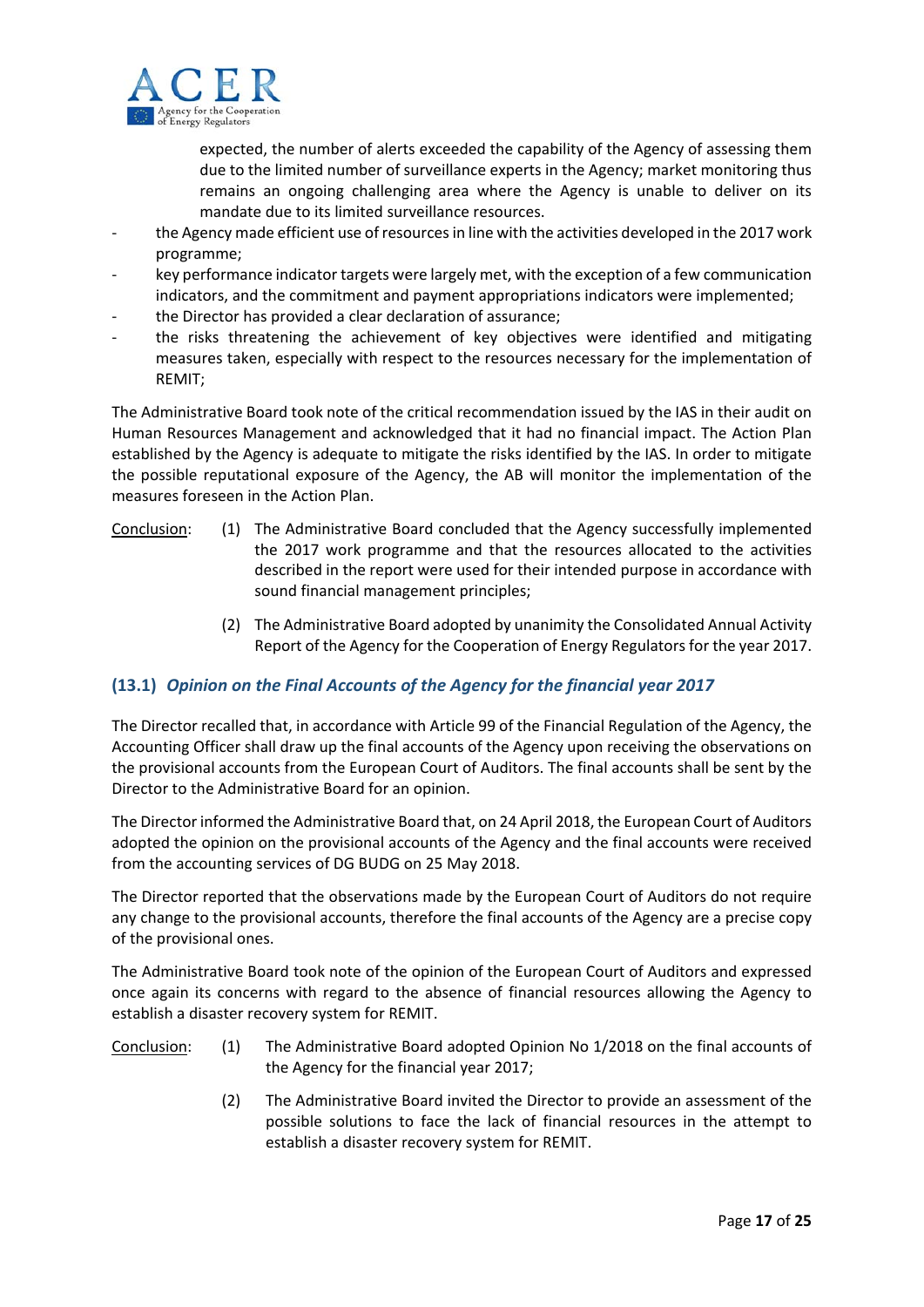

# *SECTION V – ITEMS FOR DISCUSSION*

# **(14)** *Format and level of details of the minutes of the meetings of the Administrative Board*

The Administrative Board considered the current practice of keeping records of the meeting of the Board with the aim of striking the right balance between transparency, collegiality, data protection and necessary conciseness to guarantee accessibility.

The Administrative Board considered different options to ensure the respect of the above mentioned principles.

Conclusion: The Administrative Board concluded that minutes should capture the overall discussion for each agenda items, identifying the topic, the general arguments raised and the conclusions reached. Dissenting opinions should be recorded on request of the Members and Alternates concerned. Recording will be allowed for secretarial purposes only. Records will be destroyed after the adoption of the minutes.

# **(15)** *Board of Appeal – technical and financial support*

The Director introduced the agenda topic by recalling that Regulation (EC) No 713/2009, and in particular Article 19(2), foresees the possibility that binding acts issued by the Agency be appealed before an internal Board of Appeal. The Board of Appeal, comprising experts in the energy sector, is called to decide upon appeals within two months of the lodging.

The Director further recalled that the scope of review of the Board of Appeal encompasses the possibility to exercise any power which lies within the competence of the Agency. However, the Board of Appeal has also the possibility of remitting the case to the competent body of the Agency, without exercising the above‐mentioned prerogative.

In the course of the last year, the Board of Appeal received four appeal cases and is being involved in several cases before the Court of Justice against its own decisions.

The Director reported that the Chair of the Board of Appeal invited the Agency to take action to support the activities of the Board in light of the significant increase of its workload by providing:

- ‐ a four‐year framework contract to support the Board of Appeal in carrying out technical reviews as part of the appeal decisions alongside the current framework contract for legal support;
- ‐ the establishment of a system for indemnity payments for the members of the Board of Appeal handling appeals to address the time intensive nature of the activities performed; and
- ‐ the establishment of a system of further involvement of the alternates of the Board, to compensate for the lack of technical economic support, translated into a request for additional meetings.

The Director invited the Administrative Board to discuss the requests of the Board of Appeal. In doing so, the Director highlighted the financial constraints that the Agency is facing and noted that at this stage, the establishment of indemnity payments and the broadening of the prerogatives of the Alternates of the Board of Appeal appears to be precluded by the applicable legislative framework and in particular by the honorary function that members and alternates of the Board of Appeal have been called to.

The Administrative Board considered the requests of the Board of Appeal in light of its mandate and prerogatives, in the overall governance structure of the Agency, as well as in light of the available financial resources.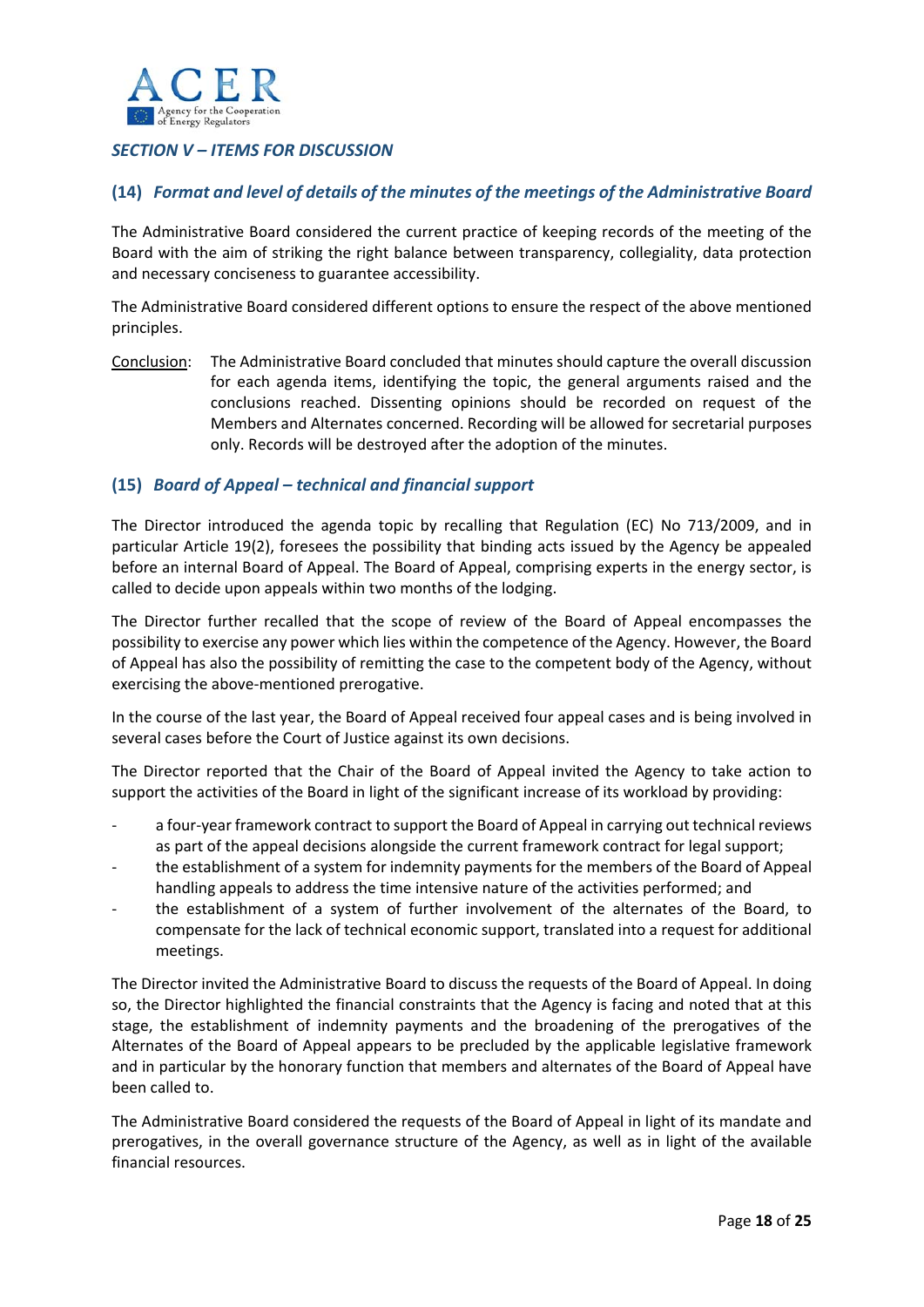

The Administrative Board discussed the possibility to guarantee an indemnity to the Members and Alternates involved in appeals in the light of the unpaid honorary function that the office of member of the Board of Appeal entails. In this regard, it was highlighted that the establishment of an unpaid honorary function was perceived as a tool to guarantee independence from the appointing institution (i.e. the Agency) whose position may be perceived in conflict with the quasi‐jurisdictional role of the Board of Appeal. The Administrative Board concluded that the possibility to guarantee an indemnity could be considered for the future, subject to the fulfilment of a number of conditions to ensure that the indemnity will not amount to remuneration.

As regards the provision of additional resources to the Board of Appeal, the Administrative Board acknowledges the need to ensure adequate access to resources to fulfil its mandate also having in mind the profile of Members and Alternates of the Board of Appeal, encompassing senior experts in the energy sector.

In this regard, the Administrative Board highlighted the need to gain additional experience also from other European Agencies to have an overview of the practices present across the Union.

- Conclusion: (1) The Administrative Board acknowledges the importance of the role of the Board of Appeal and recognises the need to ensure that the Board of Appeal can perform its role at an optimal level;
	- (2) The Administrative Board invited the European Commission and the Agency to explore the practices of other European Agencies.

## *SESSION II*

# *SECTION VI – ITEMS FOR REPORTING*

# **(16)** *Report on the Declaration of Interest of AB Members and Alternates, BoR Members and Alternates and the Director of the Agency*

The Chair reported that, the review of the Declaration of Interests of the Members and Alternates of the Administrative Board is still ongoing and two members have been invited to submit additional information so as to finalise the review process.

The Chair recalled that Decision No 02/2015 of the Administrative Board establishes three levels of risks: Level 1 – where no relevant interests is detected; Level 2 ‐‐ where a relevant interests (e.g. in the energy sector) exists but which does not have any (and are not expected to have any for the year following the declaration) direct influence on the decision-making process of the Board or which are not directly impacted by the Board's decision-making process; and Level 3 – where instead there is an interest pertaining directly to the field of competence of the Board.

The Review Panel, convened on 7 June 2018, did not detect any interest that could be considered critical (level 3).

The Chair also reported that the review of the Declaration of Interest of the Director of the Agency did not revealed any major interest, with the sole exception of the collaboration of the Director with the Florence School of Regulation, collaboration which is authorised by the Administrative Board itself.

As regards the Board of Regulators, the BoR Chair reported that the review of the Declarations of Interests of the Members and Alternates revealed, in four instances, the existence of potential or perceived conflict of interest. On the basis of the practice in place in the BoR, those cases were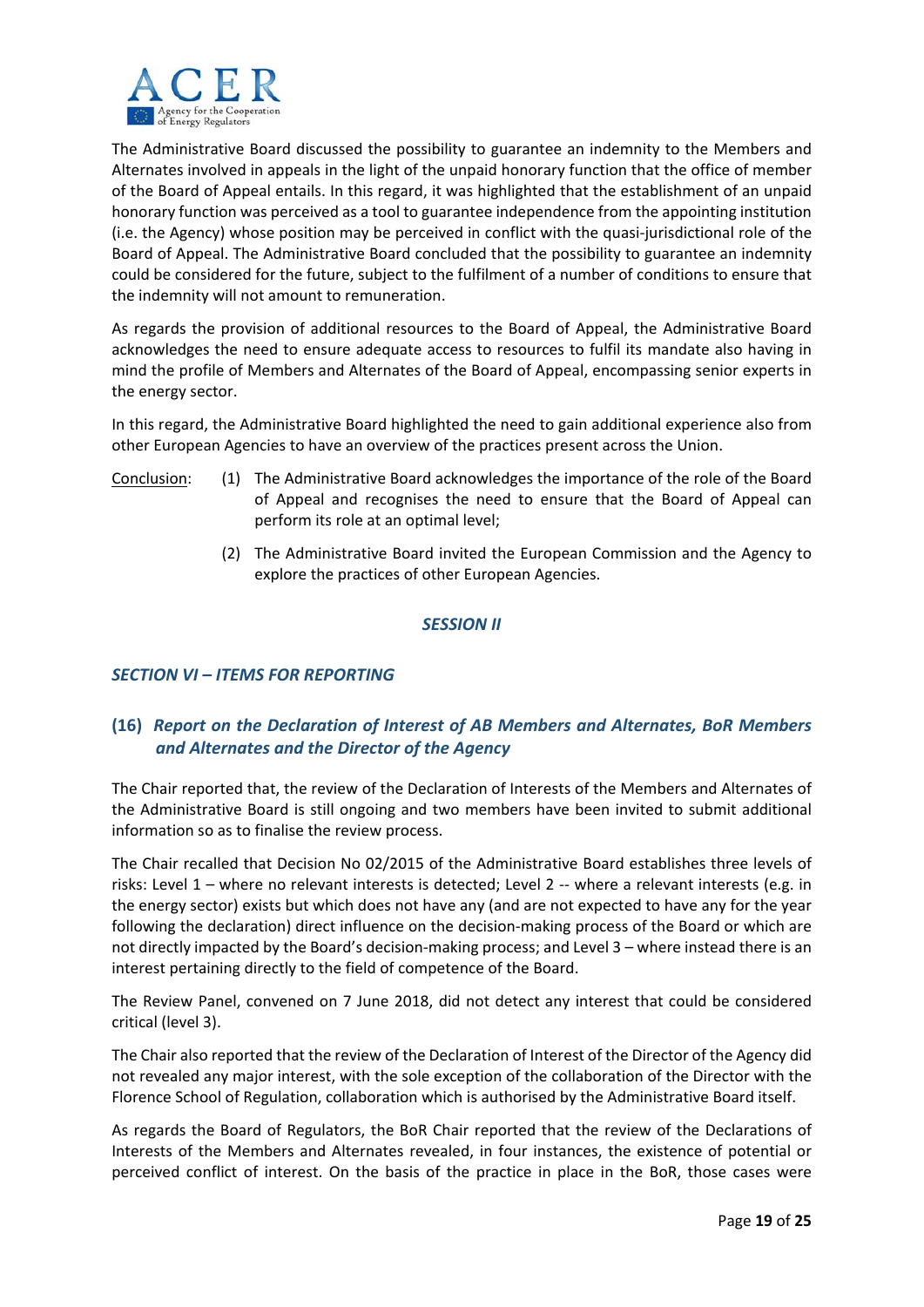

referred back to the relevant National Regulatory Authority ('NRA') to ensure that each NRA can manage those conflicts so as to ensure the independence and impartiality of its representative in the decision‐making process of the Board.

- Conclusion (1) The Administrative Board took note of the progress made in the assessment of the Declarations of Interests of its Members and Alternates and of the Director of the Agency.
	- (2) The Administrative Board took note of the report on the review of the Declarations of interests of the Members and Alternates of the Board of Regulators.
	- (3) The Administrative Board welcomed the absence of interests that could impair the integrity of the Agency at all level of its decision-making process.

## *SECTION VII – ITEMS FOR DISCUSSION*

# **(17)** *Board of Appeal – technical and financial support – Intervention of Mr Piebalgs, BoA Chair*

The Chair recalled that, at the  $31^{st}$  meeting of the Administrative Board of 28 June 2017, the Administrative Board invited the Board of Appeal to exchanged views on its activities. In that meeting, the Board of Appeal expressed its concerns due to the short-deadlines to adjudicate appeals and the limited resources at its disposal which would have had the potential to undermine its independence and effectiveness. The Board of Appeal was, therefore, invited further to substantiate the need for additional resources.

The Administrative Board expressed the intention to ensure that the Agency and its Boards work effectively, at an optimal level, and in a timely manner. However, it expressed awareness of the challenges deriving from the limited financial resources at disposal of the Agency to perform its extensive mandate.

In this context, the Administrative Board expressed consideration for the degree of discretion attributed to the Board of Appeal ('BoA') by Article 19 Regulation (EC) No 713/2009, encompassing a large range of powers from the application of the manifest error of assessment test up until the possibility fully to replace the appealed decision.

In particular, the Administrative Board stressed how the assessment of the resources to be provided shall be defined on the basis of the extent to which the Board of Appeal can exercise such a vast range of powers in the very short deadline of two months to adjudicate.

The BoA Chair highlighted that the Board of Appeal shall fulfil its legal mandate to adjudicate on appeals and the extent of the employment of its powers is intertwined with the demands put forward by appellants. He stressed that this mandate shall be performed independently from the Agency.

The BoA Chair stressed that the requests submitted to the attention of the Administrative Board were forward‐looking and based on the relevant increase of number of decisions that are likely to be taken by the Agency, potentially leading to an unforeseeable increase of appeals eventually impacting upon the ability of the BoA to fulfil its mandate. In this respect, the BoA Chair recalled that there have been already four appeals, with a significant number of interventions. These appeals, as the related interventions, triggered additional ones before the Court of Justice.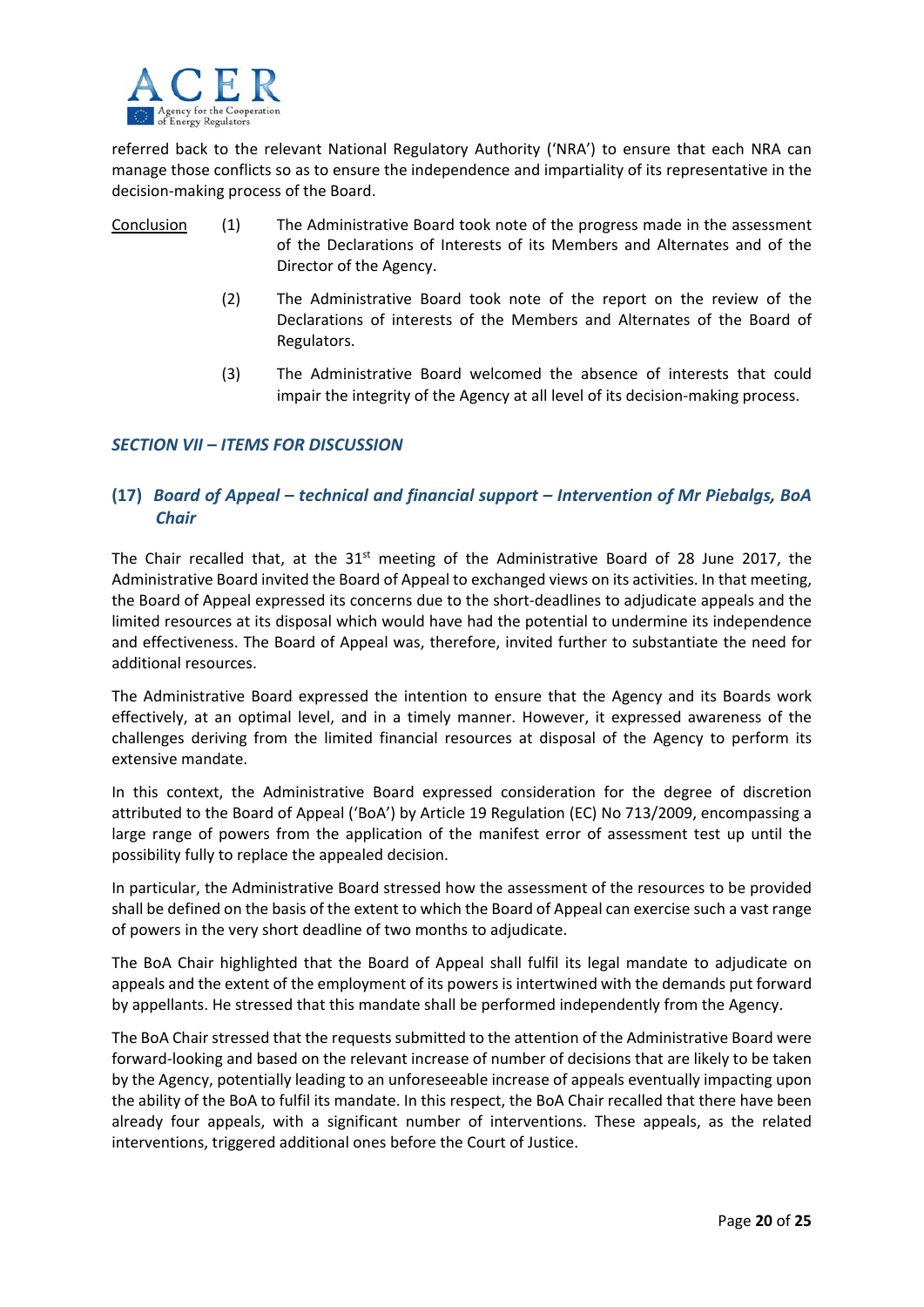

These cases made evident the need to ensure optimal management of cases and quality of decisions. As regards the optimal management of cases, the BoA Chair highlighted that the instruments at disposal of the BoA to ensure efficiency are not always available or out of risks. For instance, consolidation of appeals is subject to the condition of homogeneity. In addition, limitation of interventions is subject to the review of the Court of Justice and it may indeed impact upon the decision‐making process of the BoA should the decision of the BoA denying the intervention be repealed. The BoA Chair also explained that in recent appeals, parties intervened with statements of support, which are procedurally unforeseen and requested additional care in addressing their content.

As regards instead the quality of decisions, the degree of complexity of a case shall be also appreciated i) in light of the limited time frame attributed to the BoA for adopting a decision, considered also that an appeal entails a number of intra-procedural decisions before the final adjudication (e.g. admissibility, suspension, etc.); and ii) the degree of novelty of the issues on which the Agency first and the BoA consequently are called to decide upon.

The need to ensure optimal case management and quality of decisions in the given time frame results in the full-time dedication of BoA members, with limited resources available to support the decisionmaking process and where, at times, the external support provided by the Framework Contract for the provision of legal services to the BoA turns into additional managerial burden for the BoA itself. The BoA Chair highlighted that these issues should also be considered in light of potential parallel appeals dealing simultaneously with different decisions.

The BoA Chair provided an estimate of the hours spent by each BoA member for a single case (approximately 16 hours), on the top of the hours needed by the Rapporteur to prepare the appeal for the adjudication (approximately 80 hours) and the full-time involvement of the registrar.

Against this background, the BoA Chair concluded that appeared justifiable to ensure that the BoA is provided with technical support and more flexibility in managing the participation of Alternates so as to expand the pool of the available resources.

Also in this regard and more broadly with regard to the level of involvement of BoA Members and especially the rapporteur, the BoA chair invited the Administrative Board to consider that the recognition of an indemnity for the effort in handling an appeal would allow fair treatment.

Finally and with regard to the appeals currently pending before the Court of Justice, the BoA Chair concluded by inviting the Administrative Board to consider to which extent, in order to ensure full independence and avoid conflict of interests, it is appropriate that appeals against BoA decisions shall be dealt by the Agency. In thisrespect, the BoA Chair highlighted how the Agency is a defendant before the BoA and therefore it may be perceived as inadequate to defend the acts of the BoA, being a former party to the proceeding. The BoA Chair emphasised that this potential conflict of interest would be more perceived in those instances in which the positions of the BoA and the Agency diverged on the merit.

The Director, although supporting the BoA requests, recalled the limitations that the Agency is facing due to (i) the available limited resources and (ii) the absence in the Agency's funding regulation of the provision of direct funding for the BoA. In addition, the Director noted that the recognition of an indemnity for BoA members may discount the honorary function to which BoA members have been called to.

The Administrative Board while recognising once again the need to ensure the appropriate level of resources to function to an optimal level, so as to guarantee optimal quality of decision, also noted that the BoA is still phasing in. In this respect, the experience from the cases pending before the Court of Justice would provide additional guidance on the resources to be attributed to the BoA.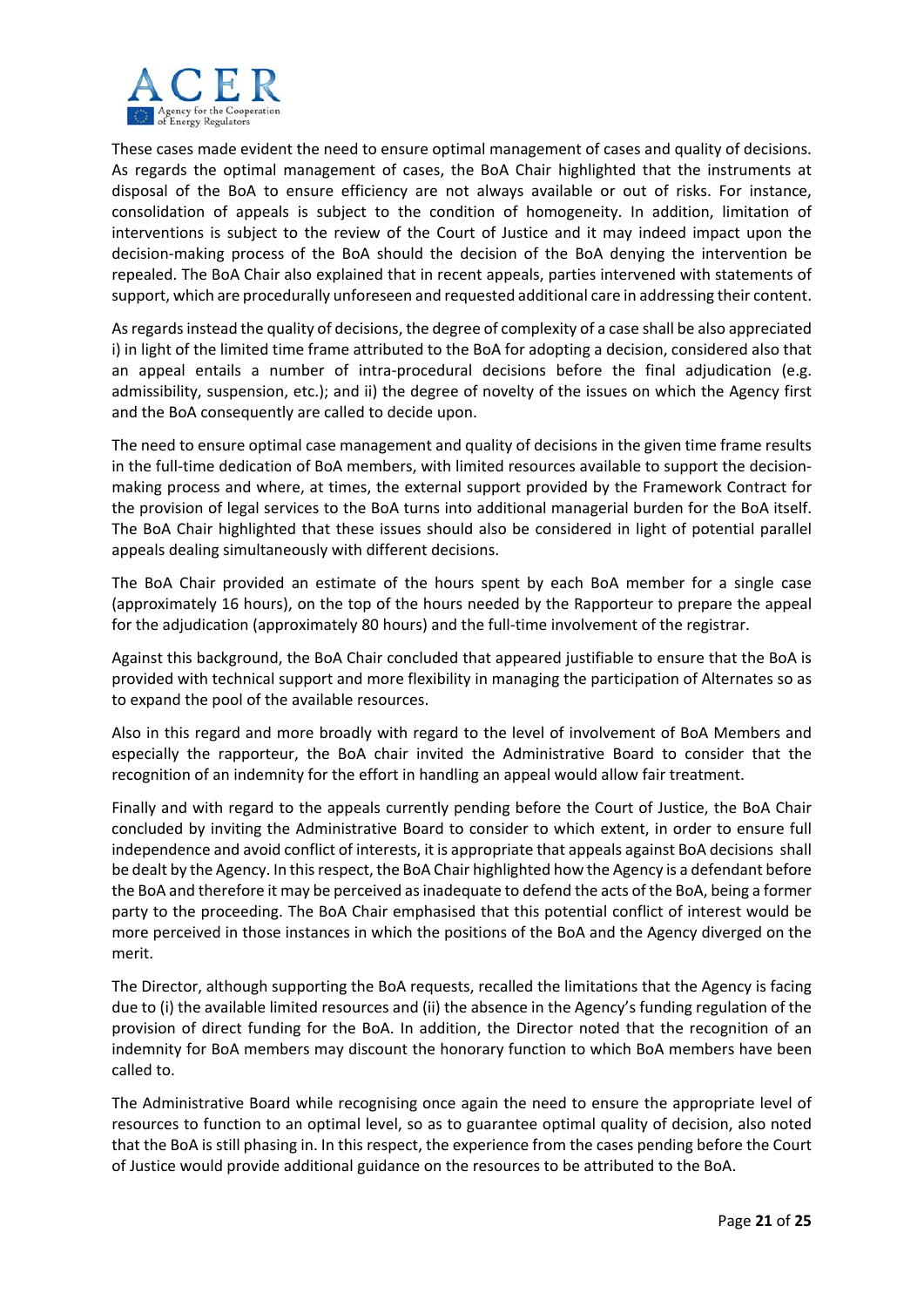

The Administrative Board further noted that it is not unusual that the financial and human support to an independent body of an institution is provided by the institution itself. The Administrative Board therefore concluded that the financing does not necessarily affect independence and can be granted by other means.

As regards the possibility to provide indemnities, the Administrative Board reaffirmed that BoA members and alternates have been appointed to an honorary function and therefore an indemnity is not foreseeable for this term of office. The Administrative Board also highlighted that the attribution of an indemnity cannot and should not lead to remuneration. However, the Administrative Board committed to consider the possibility to grant an indemnity after a complete assessment of the workload and the short-time to adjudicate appeals.

The Administrative Board finally noted that neither the Agency's funding regulation nor the current text of the recast Regulation foresee, at this stage, the possibility to collect fees. In this context, it was discussed the extent of which the inclusion of fees in the recast Agency's regulation is still feasible and how, the inclusion of fees, could have a potential deterrent effect on frivolous appeals. The Administrative Board expressed concerns on the setting of fees and stated that feesshould be set with the sole of objective to cover the administrative costs of a given case.

The Administrative Board proposed to invite the Commission to consider the possibility to recommend the inclusion of a provision, in the recast Agency's regulation, for the collection of fees at the time of lodging appeals against the acts of the Agency before the Board of Appeal, leaving to secondary legislation the setting of the amounts.

Conclusion: The Administrative Board invited the Board of Appeal to provide a more detailed assessments of the resources that it considers necessary to operate at optimal level.

# **(18)** *Developments on the appointment of the Director*

The Chair reported about the procedure for the appointment of the Director of the Agency highlighting that the candidate designated by the Administrative Board did not receive a favourable opinion by the BoR.

In this framework, it was reported about the procedure for the selection of candidates. In particular, the Vacancy notice, focusing particularly on managerial and communication skills, was published widely and the Commission received 44 applications, representing a limited number of applicants compared to similar postsin other agencies, most probably for the characteristics of the energy sector. After the first screening, the Panel selected 5 candidates. After the assessment centre, the shortlisted candidates were assessed by the Consultative Committee on Appointments, selecting all the senior officials of the Commission and chaired by the Director General for Human Resources and composed by the Deputy Secretary General of the Commission, the Head of Cabinet of the Commissioner for Budget and Human Resources, the Director General for Energy, one rapporteur (a director) from another service of the Commission and another rapporteur. Three candidates were short‐listed. The three shortlisted candidates were interviewed by the Commissioner for Energy. The Decision on the short‐listed candidates was adopted by the College of Commissioners on 13 March 2018.

The Administrative Board expressed its concerns on the timing of the selection procedure and the need to guarantee continuity of service in light of i) the specificities of the selection procedure; ii) the risks of relaunching a selection procedure too close to the previous call; iii) the incoming end of the mandate of the current Director on 15 September 2018; and iv) the pending negotiations on the Clean Energy Package and the recast Agency's funding regulation.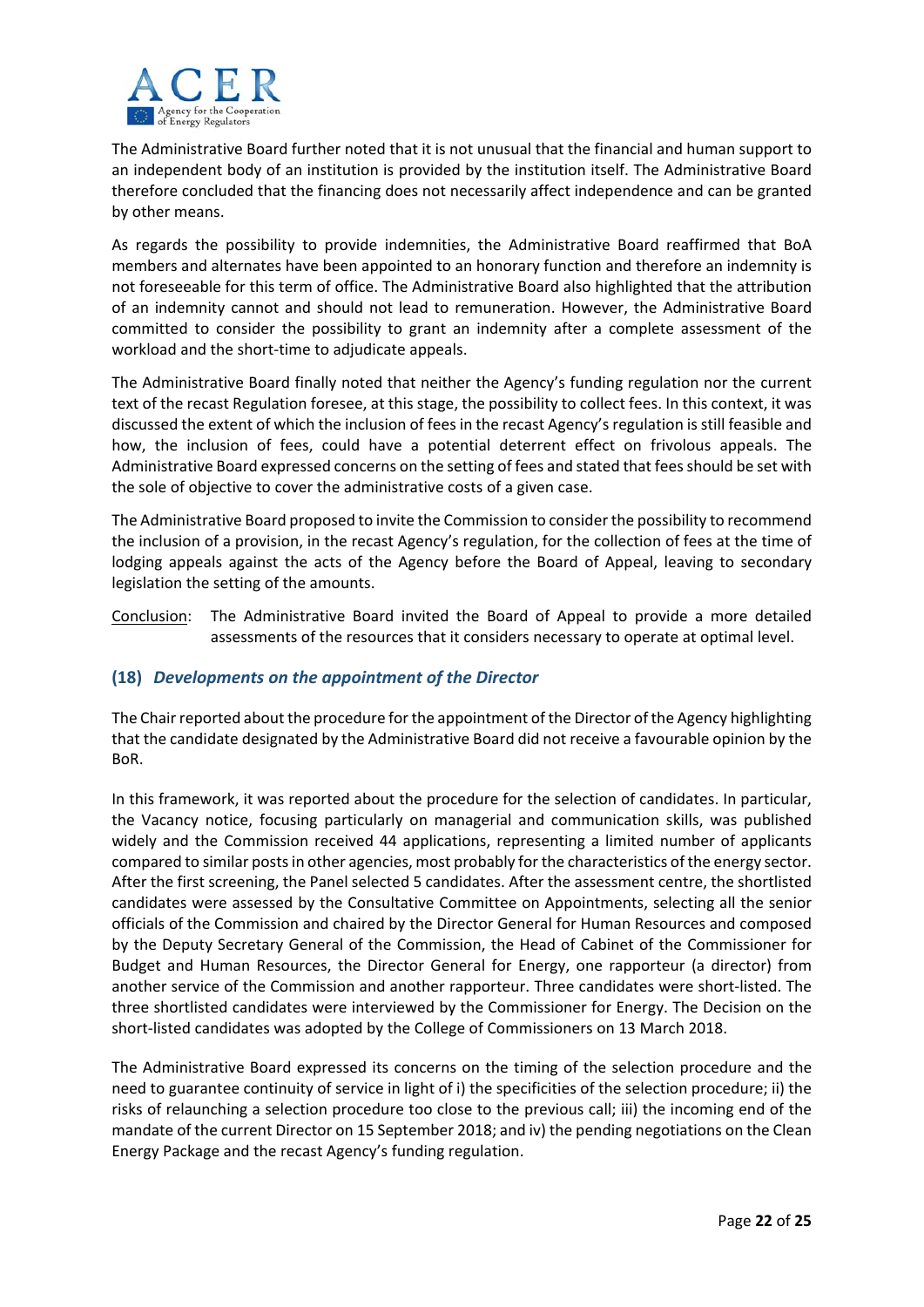

In light of the above, and after a discussion on the possible solutions, the Administrative Board, while acknowledging the respective role of each institution and body involved, decided to invite the BoR to reconsider its position.

Conclusion: The Administrative Board invited the Boar of Regulators to reconsider its position of 4 May 2018 on the candidate designated by the Administrative Board.

#### *SECTION VIII – ITEMS FOR INFORMATION*

## **(19)** *IAS HR report – Report on Action Plan*

The Director reported that the Internal Audit Service ('IAS') performed an audit on the Human Resources Management (HRM) function of the Agency, in line with the Strategic Audit Plan for the period 2017‐2019. The audit was conducted in accordance with the Mutual Expectations Paper, which also summarises the key milestones of the audit process.

The IAS prepared a Draft Report, which the Agency received on 16 November 2017. Following the receipt of the Draft Report, the Agency transmitted to the IAS itsformal comments, which are attached to the Final Audit Report. After receipt of the Agency's comments, the IAS prepared the Final Audit Report, which was received on 15 December 2017.

The Report contained a limited number of recommendations – five in total (one critical, two very important and two important). The Agency, while disagreeing with some of the conclusions drawn by the IAS, accepted the recommendations and submitted, on 23 January 2018, an Action plan to address them. The Action Plan has been accepted on 8 February 2018 by the IAS confirming that it is satisfactory in terms of actions and deadlines.

The Action Plan details the actions to be implemented by the end of the year 2018 to mitigate the risks highlighted in the IAS Final Audit Report and identifiesthe manager for each project. In particular, in the first quarter of the year, the Agency established guidelines and provided training on setting SMART objectives. It also issued a paper on the HRM Team back‐up system. In the second quarter of the year, the Agency will adopt guidelines on the management of disciplinary and fraud issues.

In the third quarter of the year, the Agency will undertake the following actions: i) the adoption of practical guidelines on conflict of interest in selection, appraisal and reclassification processes; ii) the revision of Standard Operating Procedures and quality of documentation in the recruitment area; iii) the mapping of HR processes; iv) the revision of the Rules of Procedure of the Staff Committee; and v) the improvement of the HR intranet.

Finally, in the last quarter of the year, the Agency will finalise the revision of the Standard Operating Procedures and the quality of documentation of the Appraisal and Reclassification area.

Conclusion: The Administrative Board took note of the efforts of the Agency to implement the recommendation of the IAS and invited the Director to report along the year about the implementation of the action plan.

# **(20)** *Renting of additional office space in the building*

The Director reported that the Agency is currently renting office premises with a surface area of 3,234.18 m<sup>2</sup>, located at Trg republike 3, 1000 Ljubljana, Slovenia, for a period of five (5) years, starting 01.02.2014 until 31.01.2019. The Agency already notified the landlord of its intention to extend the lease term for an additional period of five (5) years. According to the provision of the current rental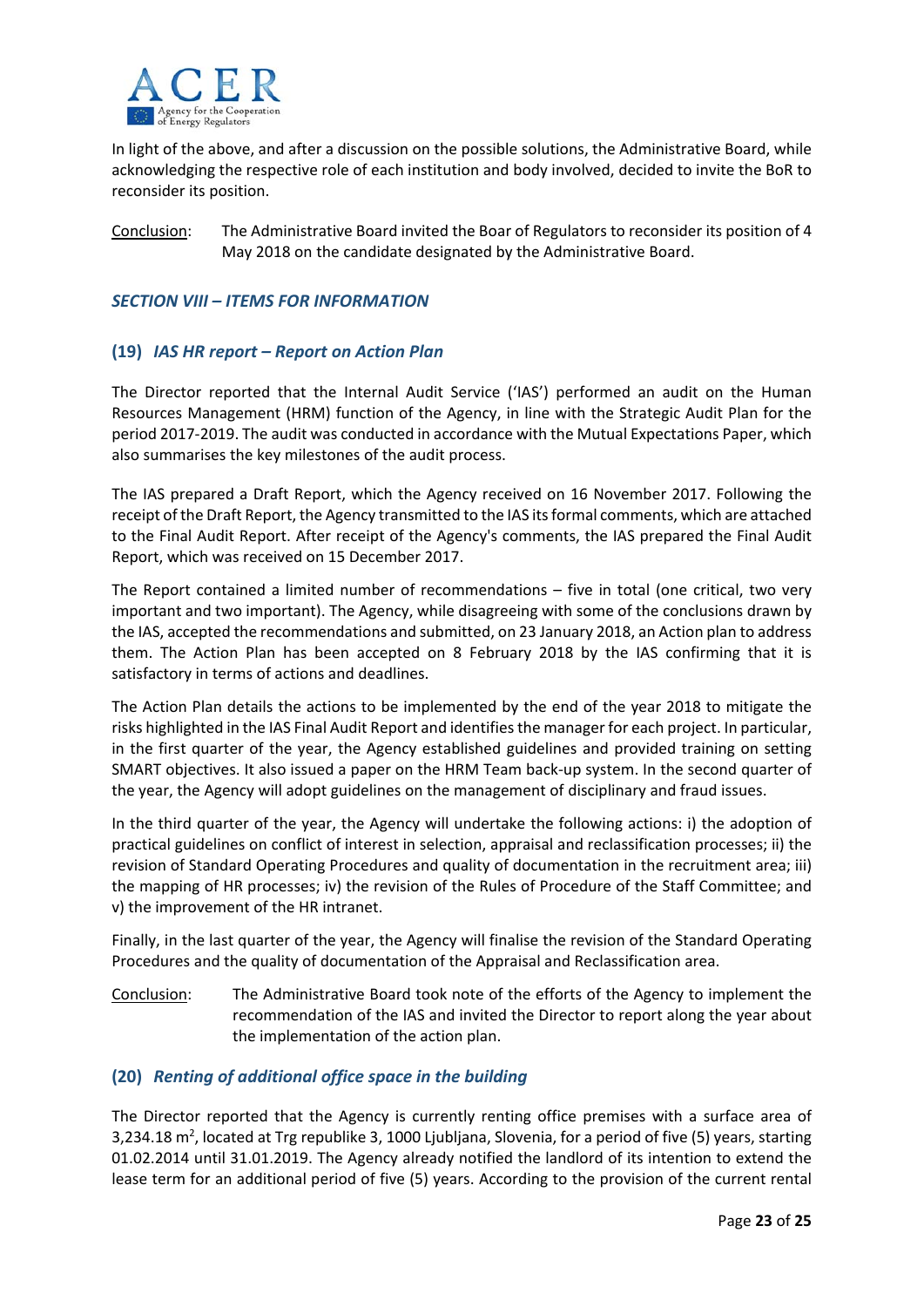

contract, the Agency will need to conclude a new rental contract for the extension of the lease. In this respect, the Director noted that, according to the current contract, the terms and conditions of the new contract cannot be less favourable for the Agency.

According to the rental contract, the Agency has the possibility to expand the rented area (under the same terms and conditions). The landlord approached the Agency informing that there will be one floor available for rent in the very near future.

The premises currently rented by the Agency are overpopulated without any possibility for creating additional working places. In particular, the space where the meeting rooms are located does not provide an option for creating working space. Further the common areas (mainly corridors) cannot be turned into additional working space due to the shape of the building;

Therefore, taking into account the additional staff envisaged for the purposes of the new Clean Energy Package – additional 18 staff members in 2020 – the Agency is looking into the option of expanding the rented area with one additional floor (one floor has  $447.14$  m<sup>2</sup> of pure working space/office space which would be sufficient for the above-mentioned increase).

The Director recalled that since 2015, despite the increase in staff, the Agency did not rent any additional space to accommodate its needs.

In addition, once the offered floor will be rented by another tenant, the Agency will not have an option to rent any space in the current building (the building had a couple of floors and parts of floors available for the past 2 years, and is now being completely filled by new tenants who are anticipated to stay for at least 5 years).

The real estate market in Ljubljana does not provide options for renting space of such size (i.e. approx. 4,000  $\text{m}^2$ ) in the city centre, or even in the vicinity of the city centre.

Moreover, according to the rental contract, in case there were a significant increase in the number of Agency staff requiring an increase in the rented area by at least 1,000  $\text{m}^2$ , provided that the landlord were unable to offer at least 50% of the required increased office space in the building or in the immediate vicinity within 12 months from receiving such a request and the remaining required area within the following 12 months, the Agency would have the possibility to terminate the rental contract by giving 18 months' notice.

The Director reported that it is highly unlikely that the landlord will be able to provide additionalspace for rent once the available floor will be rented out. In such a case, the Agency would be forced to run a new procedure for renting office space which would require at least 12 months to be concluded from the day the procedure is launched.

With the aim to have sufficient time to arrange office space for the additional staff envisaged for the purposes of the new Clean Energy Package, the Agency will need to start the negotiations with the landlord for the expansion. The aim would be to have the additional floor available for rent as of 01.02.2019 when the new rental period would commence.

The Director finally reported that the budgetary impact of renting one additional floor would amount to EUR 210,186 per year in total (a sum of additional rent of EUR 139,586 and additional running costs of EUR 70,600 for utilities, security and cleaning and maintenance). The amount in question will be absorbed in the existing EU contribution.

Upon request of the Administrative Board, the Director reported that the additional floor would accommodate 31 staff members, allowing to reduce the overpopulation of one of the floors where the Agency's staff is located and fulfil the needs of the Agency for the near future.